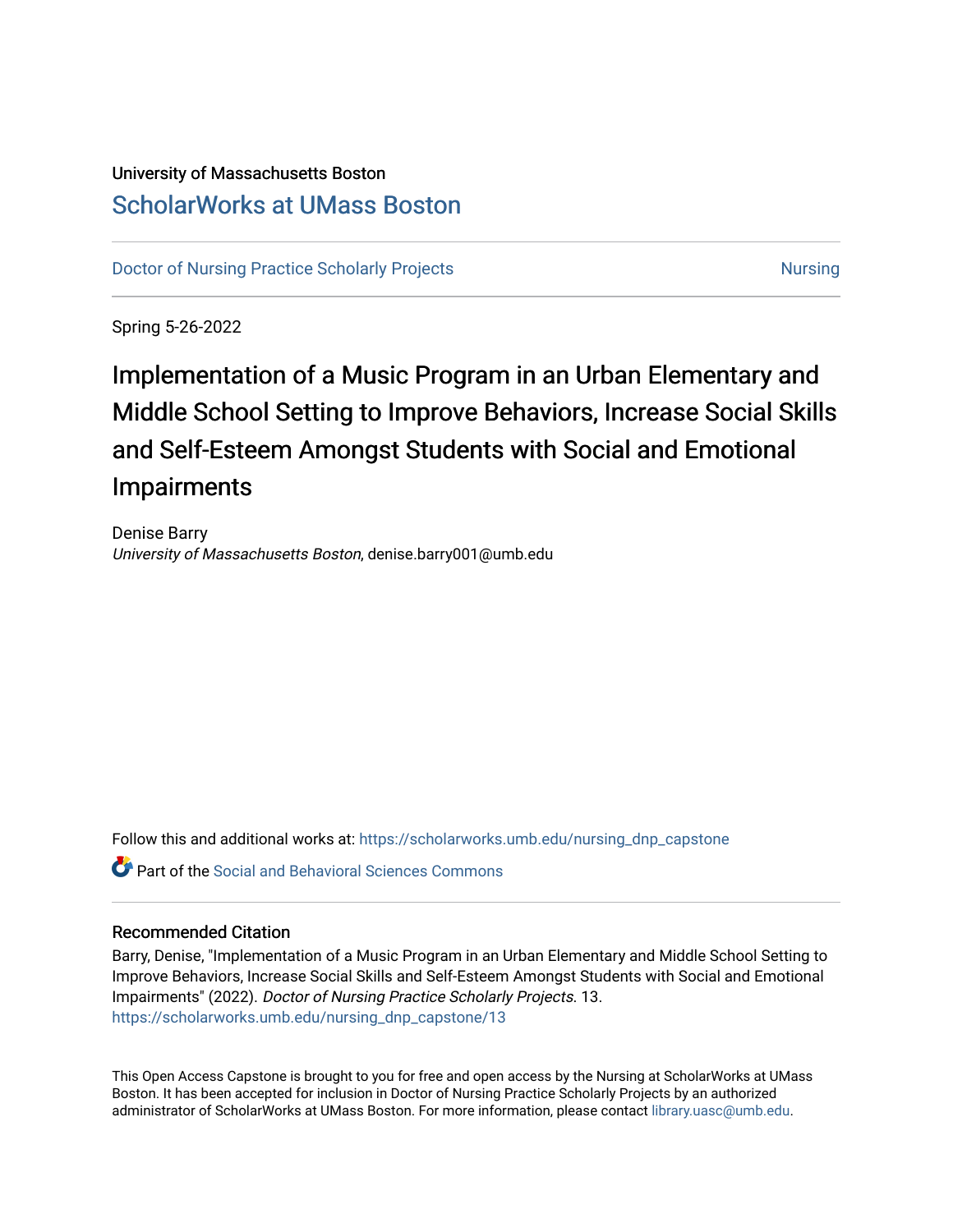# **Implementation of a Music Program in an Urban Elementary and Middle School Setting to Improve Behaviors, Increase Social Skills and Self-Esteem Amongst Students with Social and Emotional Impairments**

Denise E Barry MSN, RN University of Massachusetts, Boston, College of Nursing and Health Sciences NU 719 DNP Seminar Dr. Priscilla Gazarian, PhD, CNS, RN May 11, 2022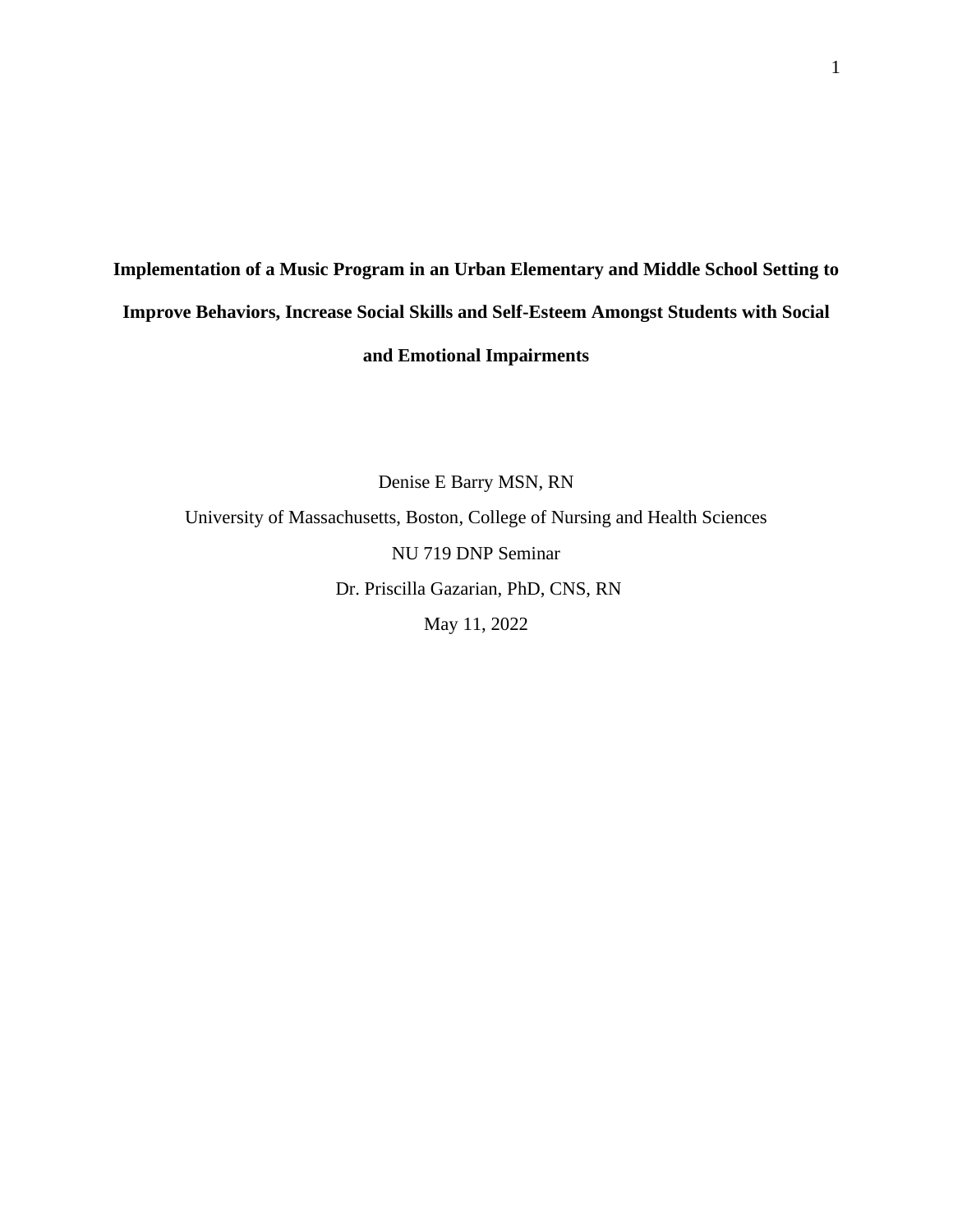## **Abstract**

Background: The prevalence of mental health problems including social and emotional impairments in children and adolescents has increased over the past decade. The increase in the burden of mental health issues among children and adolescents has been noted worldwide as well as the United States.

Local Problem: The large urban elementary and middle school in the northeast region of the United States where the project will be implemented mirrors the national trend of having a large number of students with social, emotional, and behavioral health issues. This site school in particular, has three sub-separate classrooms referred to as the Emotional Impairment Strand (EI Strand). BIMAS (Behavioral Intervention Monitoring Assessment System) scores showed the students in particular in the EI Strand falling into the high risk category in both behaviors and adaptive skills.

Methods: The Alvin Model of Free Improvisation is well suited to guide the development and design of the project implementation. The ability to enjoy music freely using different techniques such as listening, instrument playing, or freely using their voice will be important components of the project intervention. Rapid change PDSA cycles will be used to guide the development, implementation, and evaluation of the project. Lewin's Change Theory Model will inform the change in practice.

Interventions**:** The intervention chosen for this project is the implementation of a music program for students who are in a cluster- based learning adaptive behavior program which consists of three sub-separate classrooms. A pre and post BIMAS assessment tool will be administered to the students. The music program will be implemented once a week for forty minutes for a total of eight weeks.

Results: This intervention with be evaluated after the eight weeks. Pre and Post BIMAS results will be analyzed.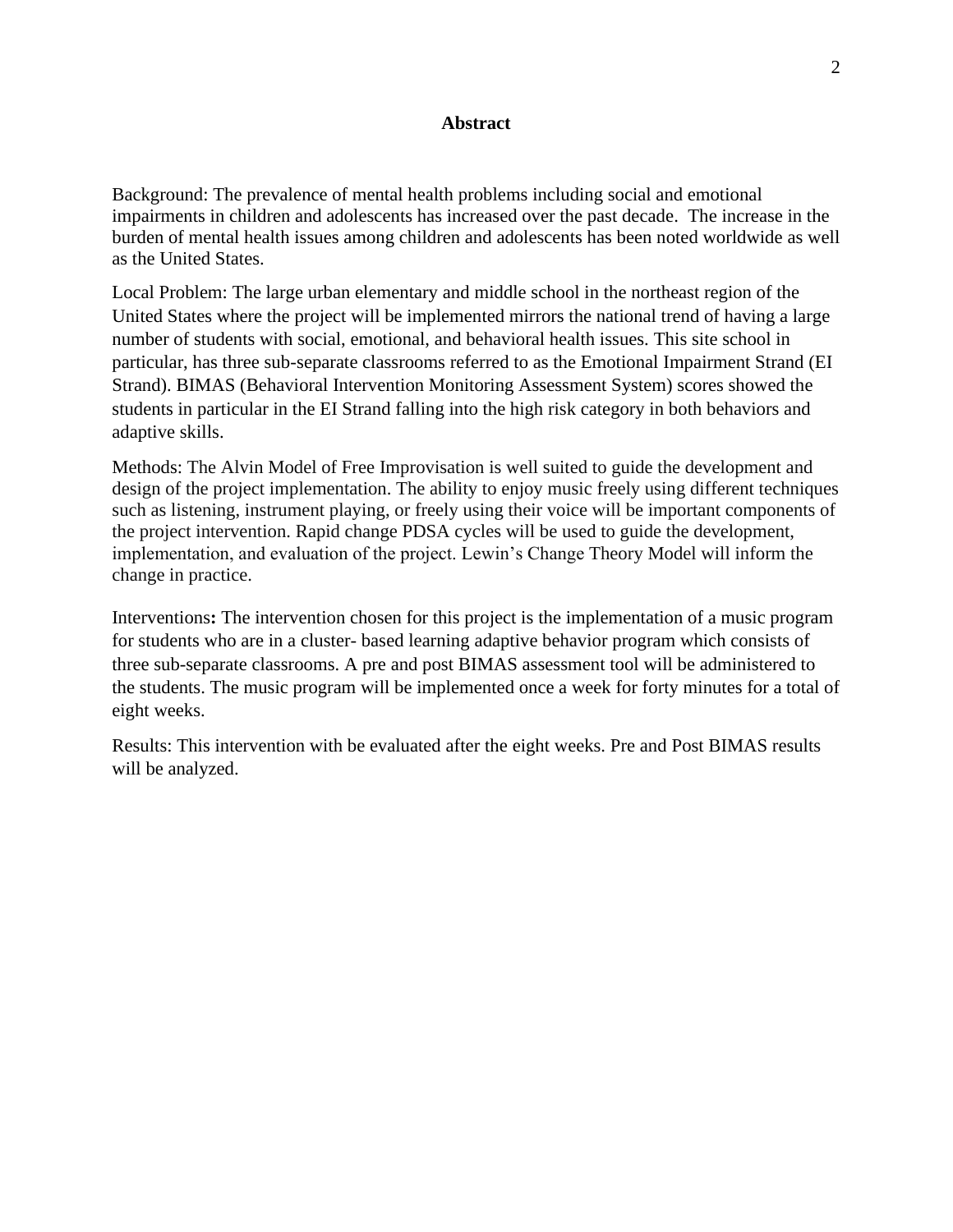# **Implementation of a Music Program in an Urban Elementary and Middle School Setting to Improve Behaviors, Increase Social Skills and Self-Esteem Amongst Students with Social and Emotional Impairments**

#### **Introduction**

## **Problem Description**

The prevalence of mental health issues including social and emotional impairments of children and adolescents has increased over the past decade and worldwide as well as in the United States (US). Approximately 16.9 million children worldwide have been diagnosed with a mental disorder (Perou, et al. 2013). These children suffer a variety of symptoms including short attention span, difficulty socializing with peers, low self-esteem, dysfunctional family and low frustration thresholds (Ghandour, et al., 2018). From 2012 to 2018 the number of students in the United States receiving mental health services increased from 6.4 vs. 7.1 million, which has significant implications for the needs of children in the school setting. It is estimated that 14% of students currently attending public schools have social, emotional and/or behavioral health issues placing a significant amount of stress on students, teachers and the wider school community (NCES, 2020).

Between 2014 and 2018, the Center for Disease Control (CDC) examined mental health symptoms in four different U.S. school districts and found, based on teacher and parent reports, that approximately 1 in 6 students had [behavioral or emotional](https://www.cdc.gov/childrensmentalhealth/symptoms.html) symptoms and impairments and were diagnosed with a childhood mental disorder (Danielson, et al., 2020). The most common diagnoses identified were anxiety, attention deficit hyperactivity disorder (ADHD), oppositional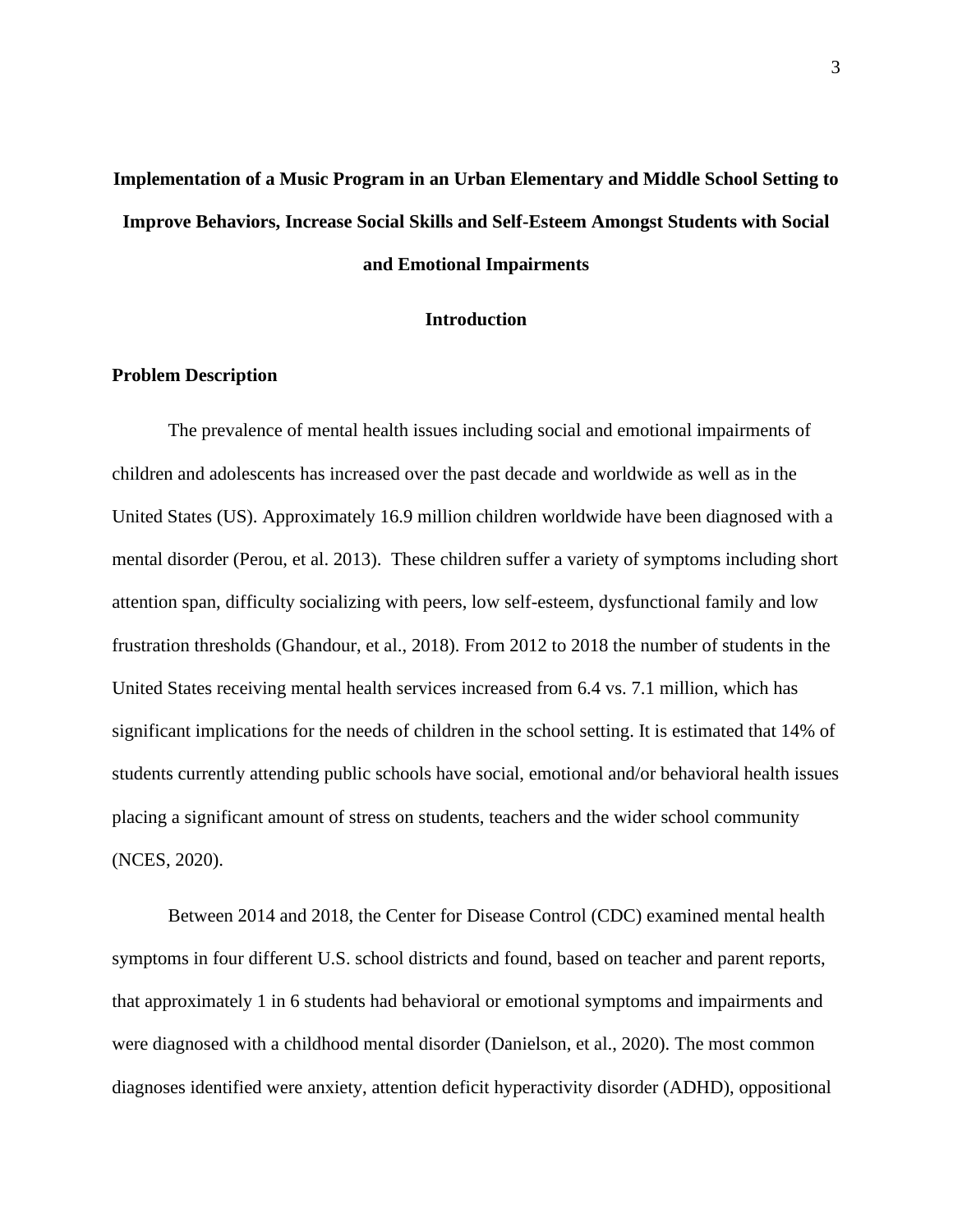defiant disorder (ODD), and obsessive compulsive disorder (OCD). Teachers identified boys, non-Hispanic Black students, and students receiving free or reduced-price lunch as being at higher risk for mental health disorders compared to their peers (Danielson et al., 2020). Danielson et al., (2020), recommended that schools should screen, identify, and refer children and adolescents to effective treatments to help prevent or lower the adverse effects of childhood mental disorders.

There are many factors associated with the high prevalence of social and emotional impairments. These include issues that are often related to or exacerbated by family poverty, the community is which they live in, and the limited access to healthcare. Many children are living below the federal poverty level. Statistically, 1 in 5 of these children (22%) have a mental, behavioral, or developmental disorder (Department of Elementary and Secondary Education (DESE, 2020). Combined factors of age and poverty level affected the likelihood of children receiving treatment for anxiety, depression, or behavior problems. (DESE, 2020). According to Cree, et al., (2018), the current uptick in the prevalence of these conditions is related to a decrease in diagnosis and treatment due to the shortage of services, barriers to treatment and the inability to address the behavioral health needs at the pediatric primary care office. The prevalence of children not receiving treatment in turn affects the students' ability to learn and can have the effect of disrupting other students learning in the classroom. Negative behaviors are common when the student does not have a sense of safety or belonging. These behaviors are often disruptive to the teacher's ability to teach and the other student's ability to learn.

## *Local Problem*

The large urban elementary and middle school where the project will be implemented mirrors the national trend of having a large number of students with social, emotional, and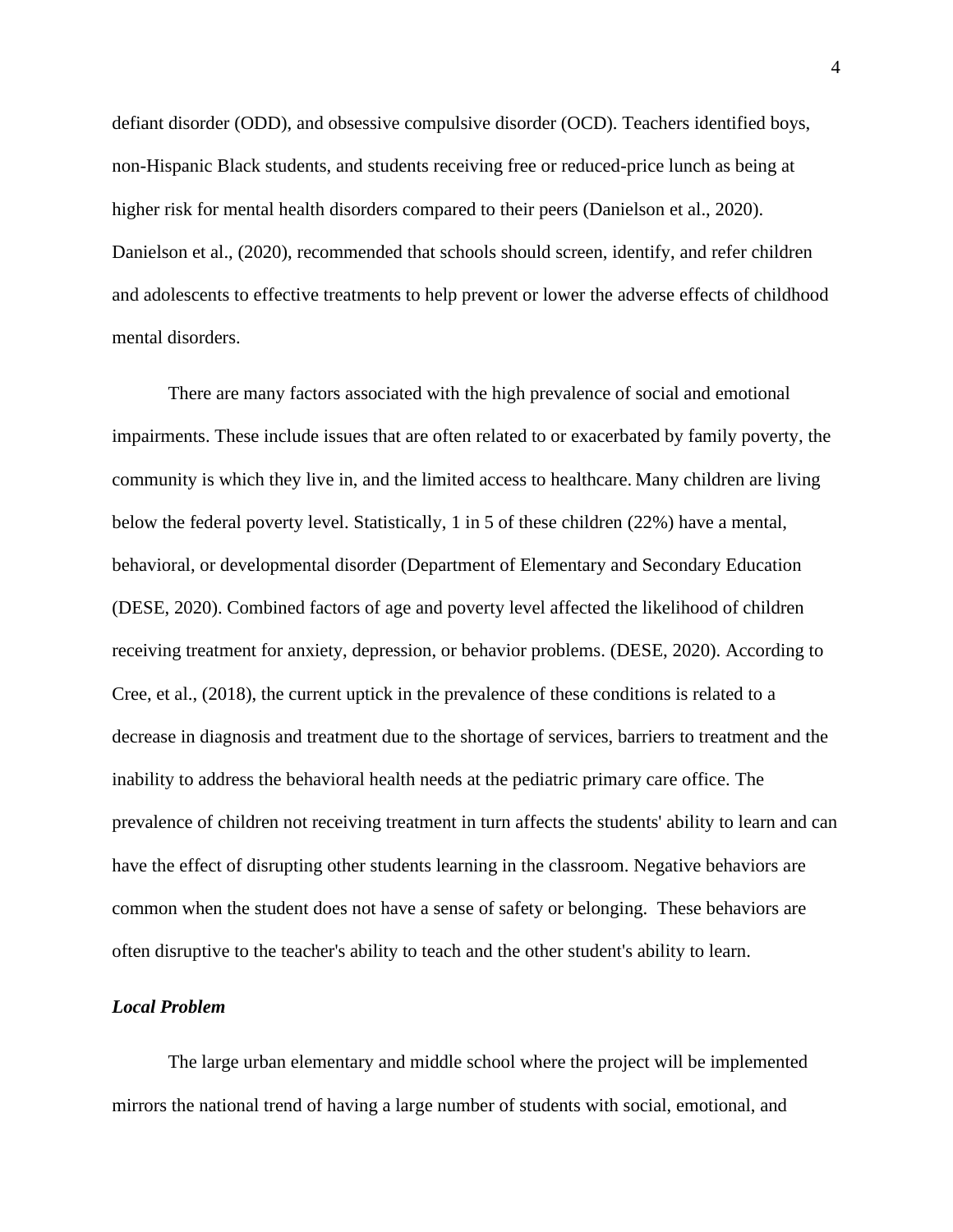behavioral health issues enrolled in the school. The school has 900 enrolled students in grades K-8. Students at the site school come from a large city in the northeast region of the United States. Fifty-four percent of the students are economically disadvantaged, and 81% are deemed high needs (DESE, 2020). High needs signifies the number of students who are in addition to be economically disadvantaged, could also be either an English Language Learner (ELL) or a former ELL student or a student with disabilities.

This site school in particular, has three sub-separate classrooms referred to as the Emotional Impairment Strand (EI Strand). In the 2019 school year, these classrooms comprised a total of 30 students. Twenty-six students out of the thirty students in this specific program, fell in the high risk category on the BIMAS (Behavior Intervention Monitoring Assessment System) in Behavior and Adaptive Skills (Edumetrisis, 2020). The students' BIMAS scores showed no improvement in total score or any areas of the BIMAS assessment. This is crucial as the scores are a telling sign that regardless what segment of the school year it is, whether at the beginning or towards the end, students with social and emotional impairments are in need of an intervention such as a music program, to help them potentially grow socially and emotionally as an individual and a group. Unfortunately, due to the Covid-19 pandemic, the BIMAS tool was not administered for the end of the school year 2020. The lack of improvement in the 2019 scores are indicative of why the project manager researched ways to help with the students social and emotional impairments. The school also has seven classes that are referred to as Inclusion Classes. These classes start at grades K- 5. Each class consists of 20 students per class, with seven students who have Individualized Educational Plans (IEP's). The majority of the IEPs in both the EI Strand and the Inclusion class are for students with diagnoses related to psychological disorders such as ADHD, ODD, and OCD.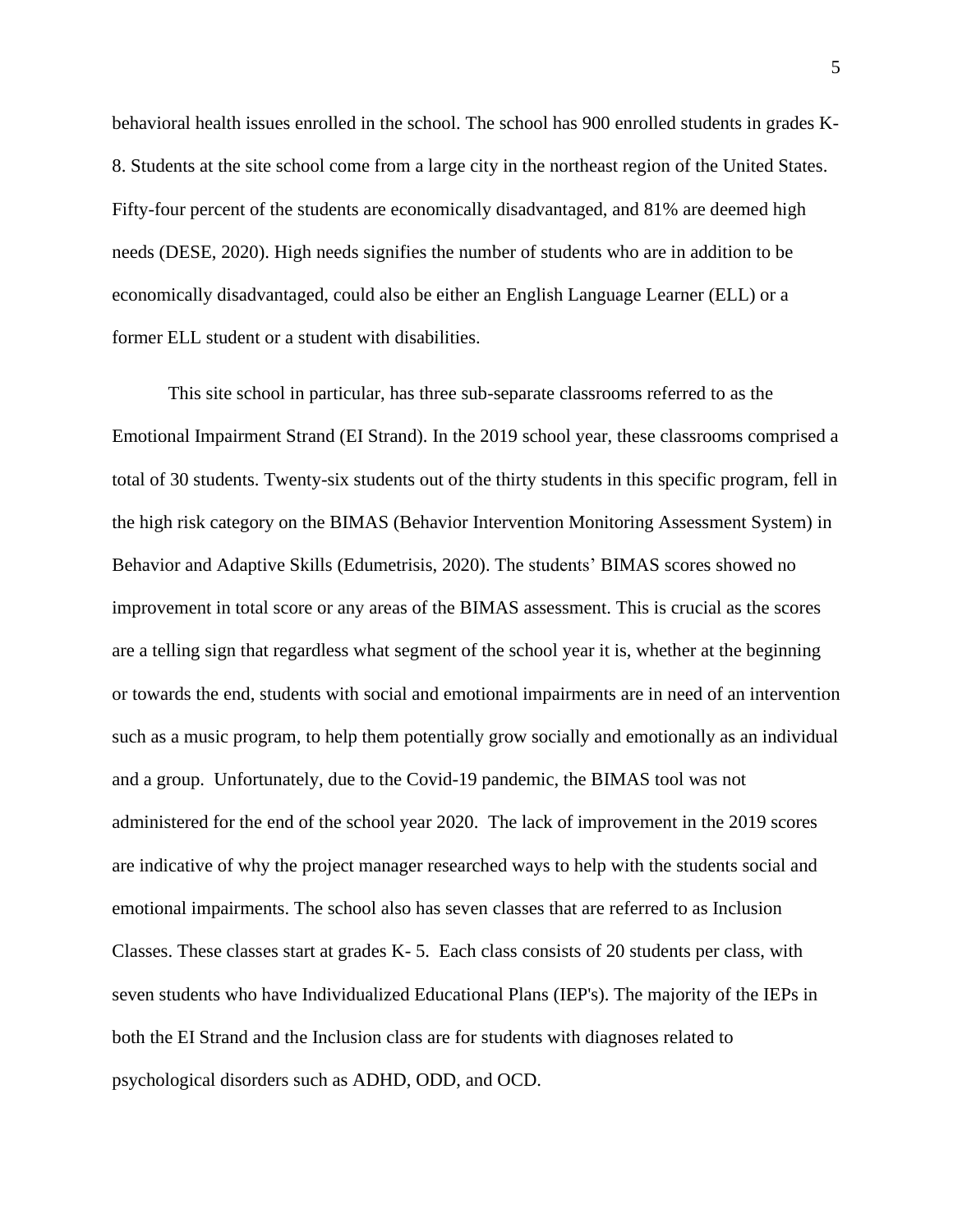Given the number and complexity of students with social/emotional/behavioral health issues/needs at this site school, the school staff are eager to find strategies that will allow the students to be more successful and to improve the overall learning environment in ways that reduce stress, improve mood, and increase engagement of the students.

Teachers, nurses, and staff are not always able to help students regulate themselves or deescalate their student behaviors. Special education teachers have many responsibilities, and the additional responsibility of needing to be mentally prepared to handle the student's social and emotional needs can be considerable. There is a significant need to provide interventions that improve this situation for both the students and the staff.

#### **Available Knowledge**

A systematic literature review was undertaken to find effective interventions to help students improve behaviors and increase social skills and self-esteem. The review concluded that music programs had the strongest evidence base to support the project intervention.

The results of the studies that implemented music therapy revealed a decrease in adverse behaviors and improved social skills and self-esteem at the completion of the intervention (Gooding, 2001, Pasiali & Clark, 2018, Porter, et al., 2017, Uhlig, et al., 2018, & Wood, et al. 2013). Using improvisational music therapy as an intervention was associated with improvement in self-esteem and social skills and decrease in problem behaviors (Porter, et al. 2017, Gooding, 2011). One study used a combination of interventions with implementing music therapy such as: listening to lyrics, improvisation, drumming, musical games, playing instruments, chanting and song discussion (Pasiali & Clark, 2018). Results indicated an improvement in communication, an increase in academic performance and a decrease in problem behaviors. Another study,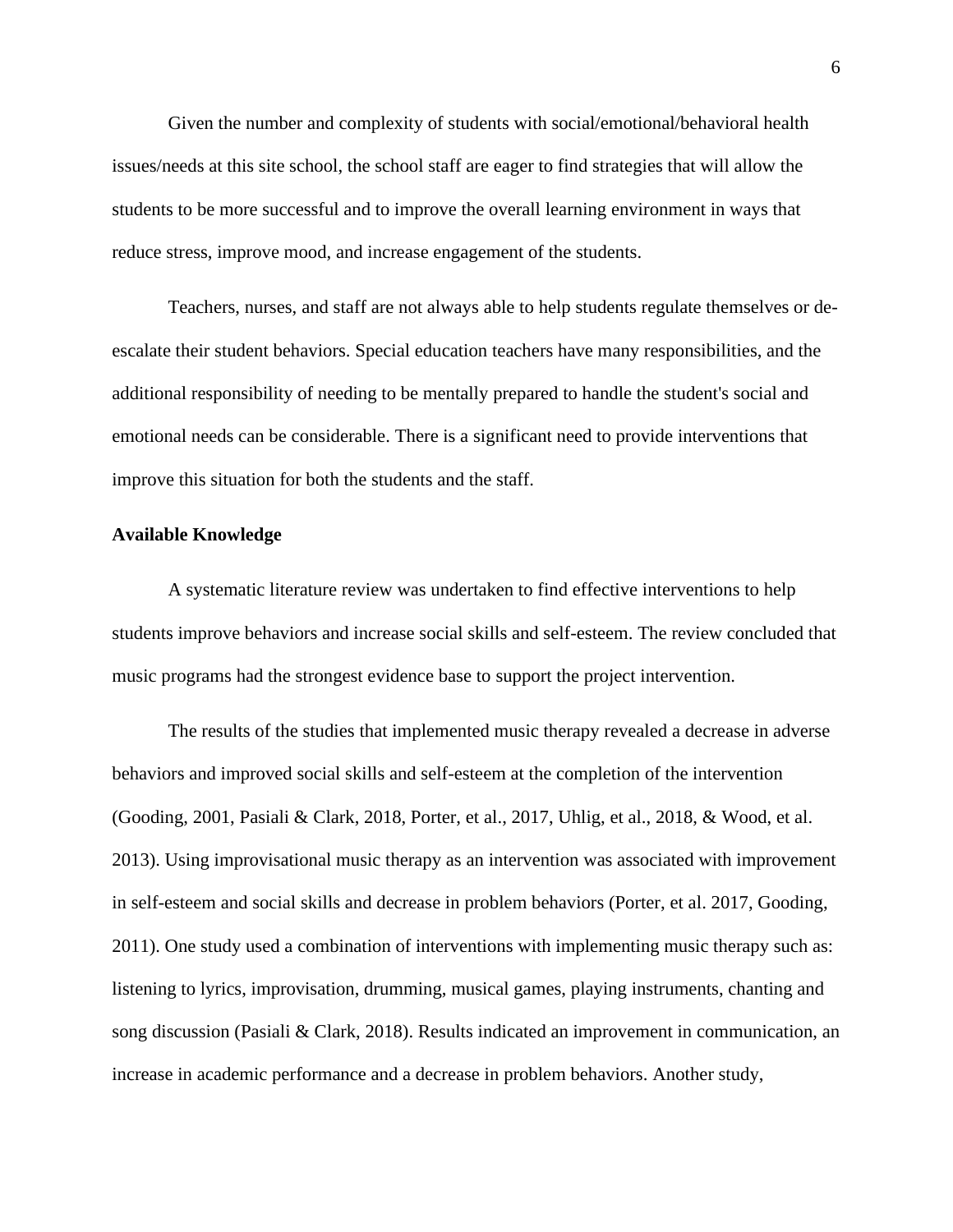implemented Rap and Sing Music Therapy as the intervention and it positively affected the student's self-esteem, emotional regulation, psychological well-being, and self-description (Uhlig, et al.2018). A third study used drumming as an intervention (Wood, et al. 2013). The results showed an increase in self-esteem and a decrease in problem behaviors. The two nonresearch articles solidified the need for a music therapy program amongst students with social and emotional impairments that lack social skills, self-esteem and adverse behaviors.

Based on the research reviewed amongst all the interventions explored, music showed the strongest results and had the most promising outcomes when considering the most appropriate interventions for this proposed project setting.

### **Rationale**

Among the studies reviewed, The Alvin Model of Free Improvisation was the only model that was explicitly described (Porter, et al. 2017). This model encouraged the students to use improvisation to create music and sound freely through voice, instrument, or movement while receiving support and encouragement tailored to suit their needs as assessed by their music therapist. There are no rules to be imposed, rather the aim is to let the student go freely and allow him/her to find their own way through sequencing of the sound with the goal to self-liberate and establish relationships with the world. This technique is considered effective and useful for children and adolescents who struggle with communication and interpersonal skills, as these are the components required for improvisation (Porter, et al. 2017). The proposed project focuses on children with behavioral and emotional impairments, and the Alvin Model of Free Improvisation is well suited to guide the development and design of the project intervention. The ability to enjoy music freely using different techniques such as listening, instrument playing, or freely using their voice will be important components of the project intervention.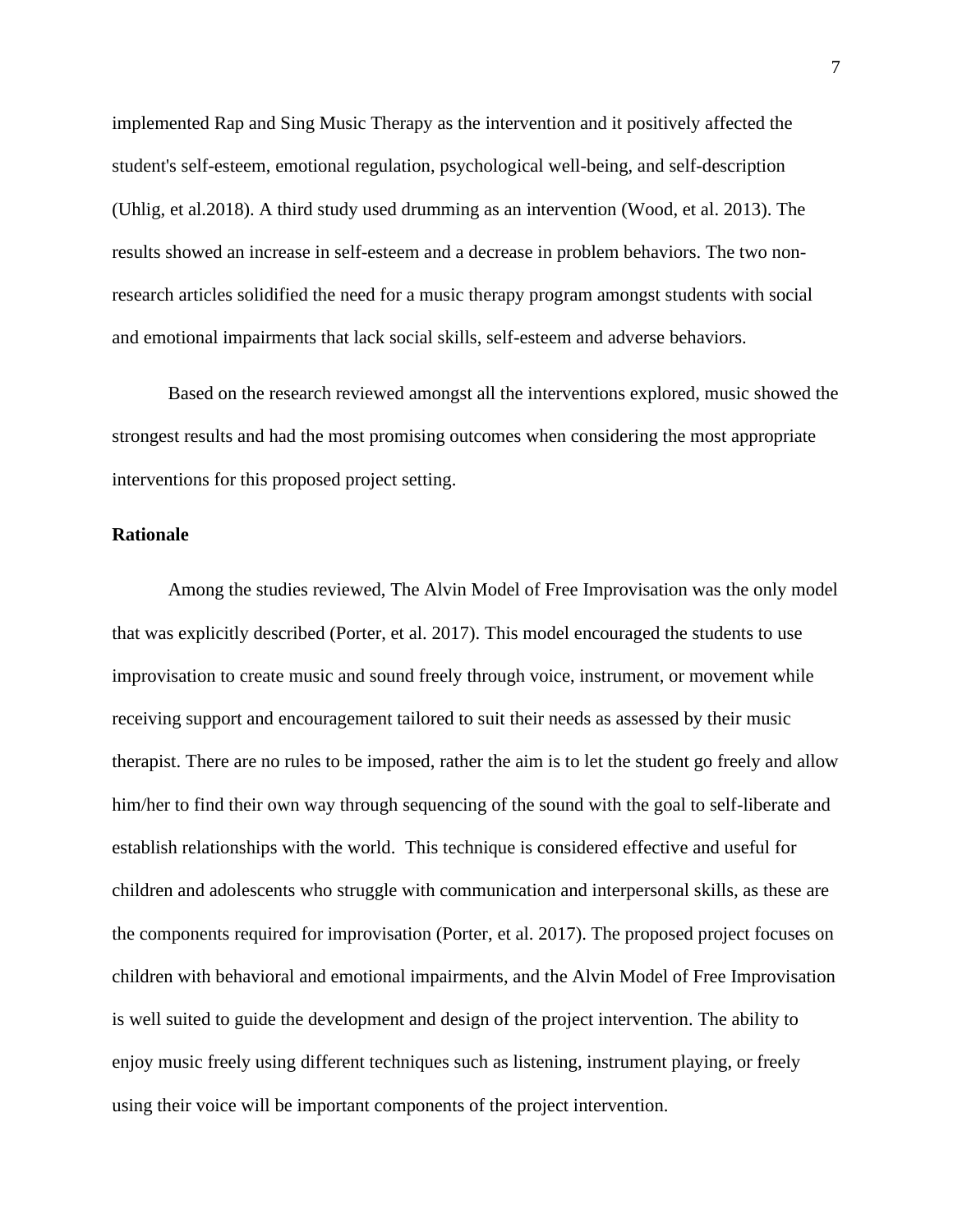To implement this intervention in the school setting, the theory that was utilized is Kurt Lewin's Change Theory (Langley, 2009). This theory has three stages unfreeze (preparing for the change), change (implementing the change) and refreeze (solidifying the change). (Langley, 2009).

## **Specific Aims**

The aim of this quality improvement project was to implement a music program in an urban elementary and middle school setting to improve behaviors, increase social skills and selfesteem amongst students with social and emotional impairments. In order to achieve this, the specific aims of this quality improvement project were:

1. Perform baseline BIMAS score and enroll at least 12 of the EI Strand students into the music program in September 2021.

2. Of all the students enrolled in the music program, each student will attend the program at least 85% of the time allotted for the 8-week implementation period.

3. After the 8-week implementation period, the students will have a 25% increase in social skills, self-esteem, and decrease adverse behaviors as measured by the BIMAS tool.

## **Context**

The implementation of the project has taken place in an urban elementary and middle school that serves a diverse urban and socioeconomically disadvantaged student body. Many students at the school suffer from emotional and behavioral health issues and some of these students are cohorted together into three sub-separate classrooms referred to as the EI Strand. This current school year, there are a total of 19 students in the EI Strand, ages ranging from 9 -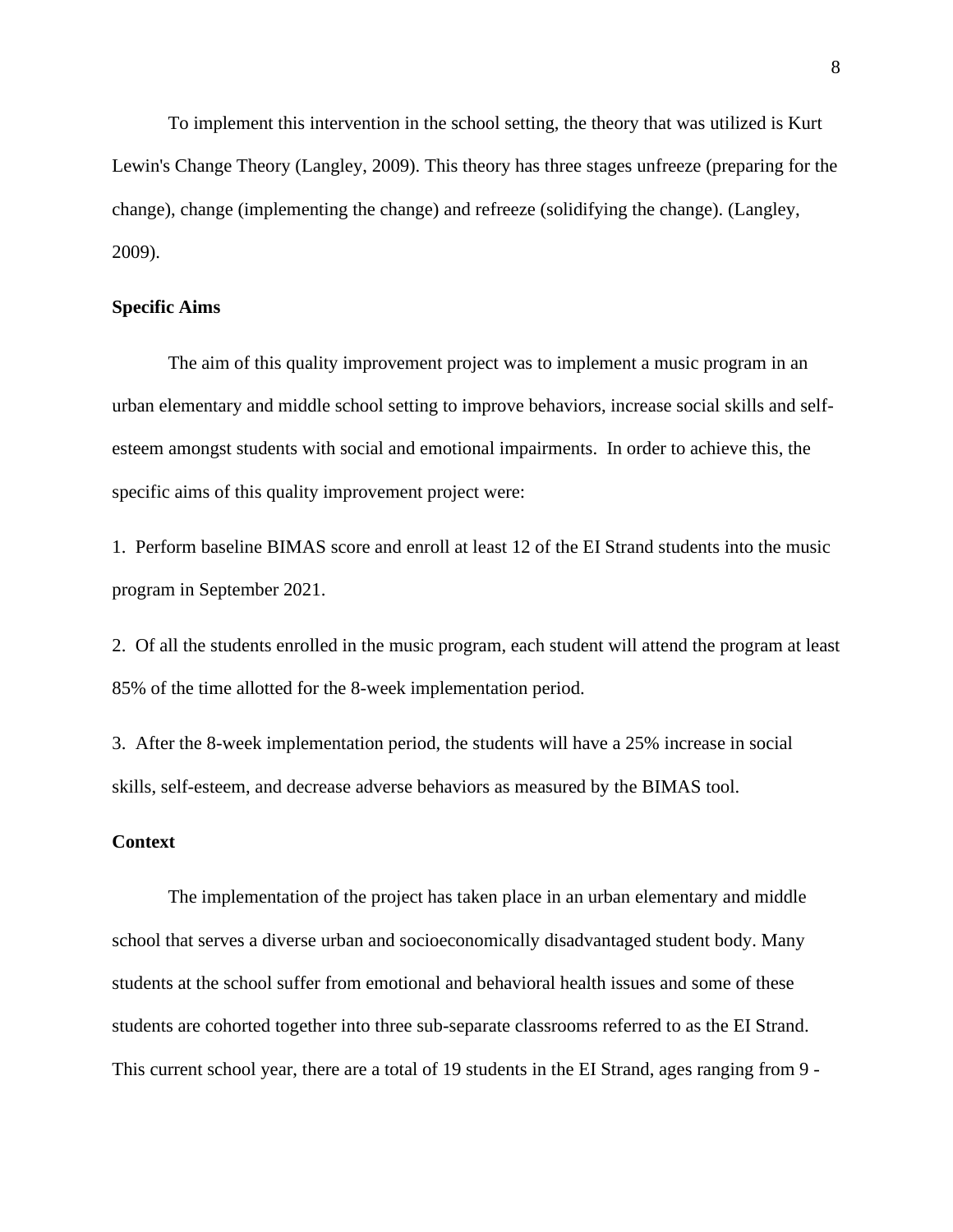14, and grades 4-8. This specific strand offers an educational approach tailored to the needs of students with social and emotional issues.

In order to accomplish this, everyone involved in the project recognized the need for change and collaborated with administration to lay the groundwork (*unfreeze stage*). This was done by scheduling a meeting between project stakeholders and administration to introduce the project. The second stage, the *change stage*, is where the plan was developed and implemented. This involved all staff members. Collaborating and communicating the change was vital to implementing the project. Everyone needs to agree and be allowed to voice their opinion in order for the change to happen. The third and final stage was the *refreeze stage*. After implementing the project, the program outcomes will be evaluated for integration into the school day and become a permanent part of the curriculum for the entire school year.

The school environment is outlined in Figure A1 (Appendix A), illustrated the educational microsystem subpopulation of the setting and team members that interact with the student on a daily basis. As noted on the figure, the team players that were most important to this improvement project were the students, parents/guardians, administration, nurse, psychologist, classroom teachers, and music specialist. The most essential players that were involved in the implementation are circled in red. The nurse served as the project director, provided parents and guardians information about the project to engage their interest and support for the music program. School administration supported the project and was the key to the success of the program. Their guidance was essential to developing the schedule that was incorporated into the three classrooms. The nurse, music specialist, classroom teachers, school psychologist, and the program director of the EI Strand were important in developing and implementing this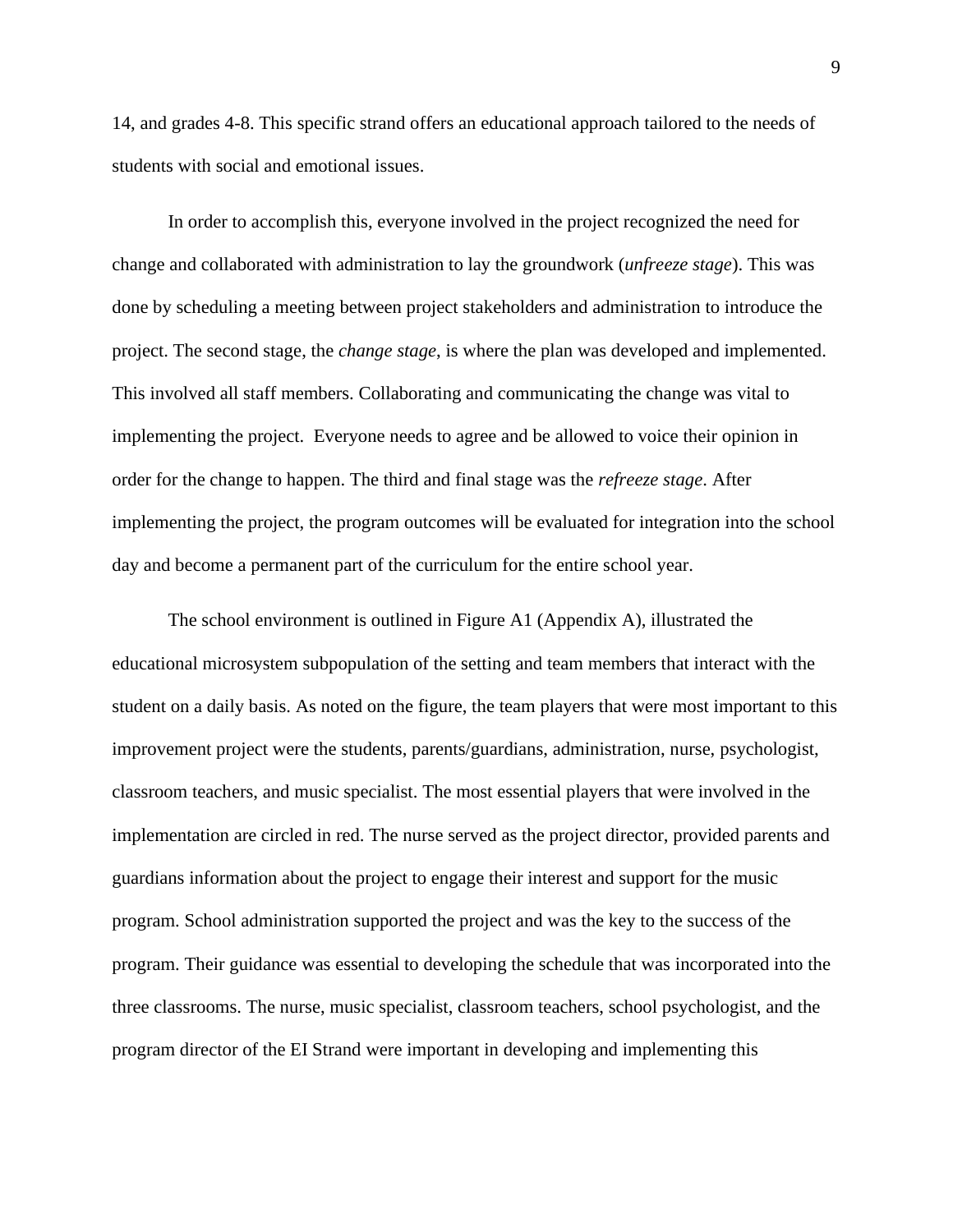intervention. Additional staff such as the classroom paraprofessionals and the building specialists were available as support staff as needed during the implementation period.

The students assigned to the EI Strand have been struggling with social and emotional impairments for a long time. In response to the needs of these students, the school district created these sub-separate classrooms eight years ago. Students assigned to the sub-separate classroom have had multiple interventions and were unable to succeed in the regular education classroom due to their social, emotional, and behavioral issues. The classroom has a strict enrollment of no more than ten students with two paraprofessionals and the classroom teacher. Of particular concern is the fact that students in these classrooms display aggressive behaviors and lack social skills and self-esteem. A myriad of factors and concerns are associated with the students' poor social skills, lack of self-esteem, and the adverse behaviors (Figure B1, Appendix B). First, the urban school system has extensive means but the school cannot address all the student's mental health needs. Additionally, some of the students have undergone enormous trauma in their life. Many have never had access to professional mental health counseling because the family has no means to get them to the appointment. Social determinants that contribute to this problem are poverty and drugs and alcohol that have a hand in their environment. Often, the family and community culture do not accept that these issues are real and believe they do not need to be addressed (Wood, et al. 2013). Therefore, the students lack the social skills and self-esteem needed to handle the stressors they encounter. These students are labeled as "at-risk students." This intervention has shown positive results and impacted the student's social skills and selfesteem and reduced the problematic behaviors of students in ways that didn't add extra work to the already overburdened staff and teachers (Wood, et al. 2013). It has changed the student's well-being and the overall classroom environment.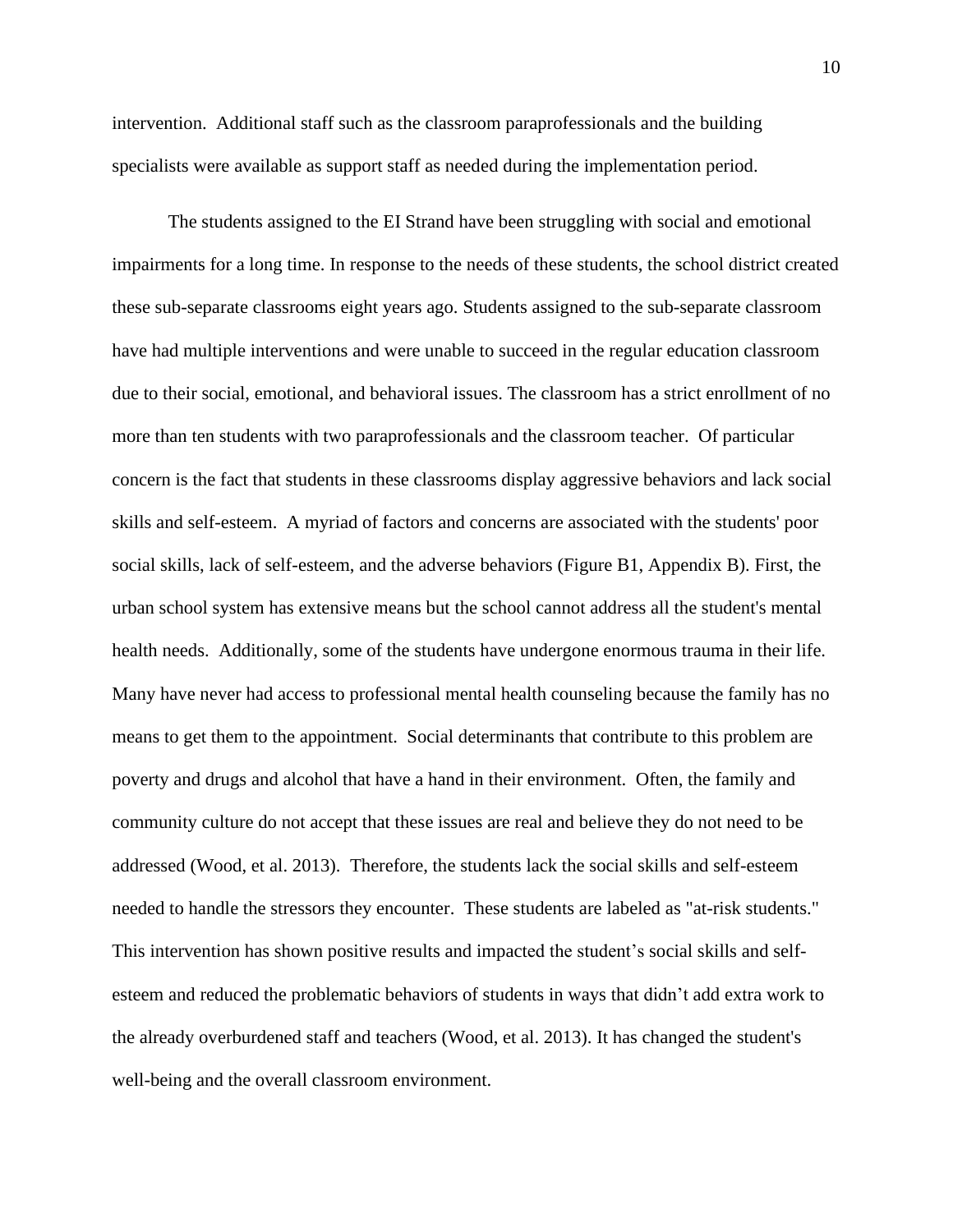The most important driving force that has supported the program is the fact that everyone wanted the best for these students. The support and collaboration from administration and staff, knowing that the students are suffering exacerbation of their social, emotional, and behavioral impairments due to the unfortunate event of the Covid-19 pandemic, bodes well for the successful implementation. Sharing the benefits and value-added of this project has enticed the school community to support the program.

#### **Intervention**

**T**he intervention was an evidence-based music program that was integrated into the curriculum on September 29, 2021, once a week for 40 minutes for a total of 8 weeks for students cohorted in the EI Strand. The goal was to have 12 students enrolled in the program. *Program Planning*

In preparing for this project, the Logic Model was constructed (Figure C1, Appendix C) to outline the steps that needed to take place in advance of implementing the project. The steps include the following: (a) obtain by-in from the staff and administration in advance, (b) plan, collaboration from staff to help the students, (c) initiate communication with administration about the place and time to schedule the music program, (d) evaluate need for funding in order to purchase instruments and equipment along with hiring a music therapist outside of the school building, (e) prepare a grant proposal for the funding needed, (f) develop policies and procedures for the music program and engage administration and staff about how the program will be implemented and evaluated.

After receiving approval from administration about the music program and the commitment to scheduling it during the academic day, the next step was to secure funds which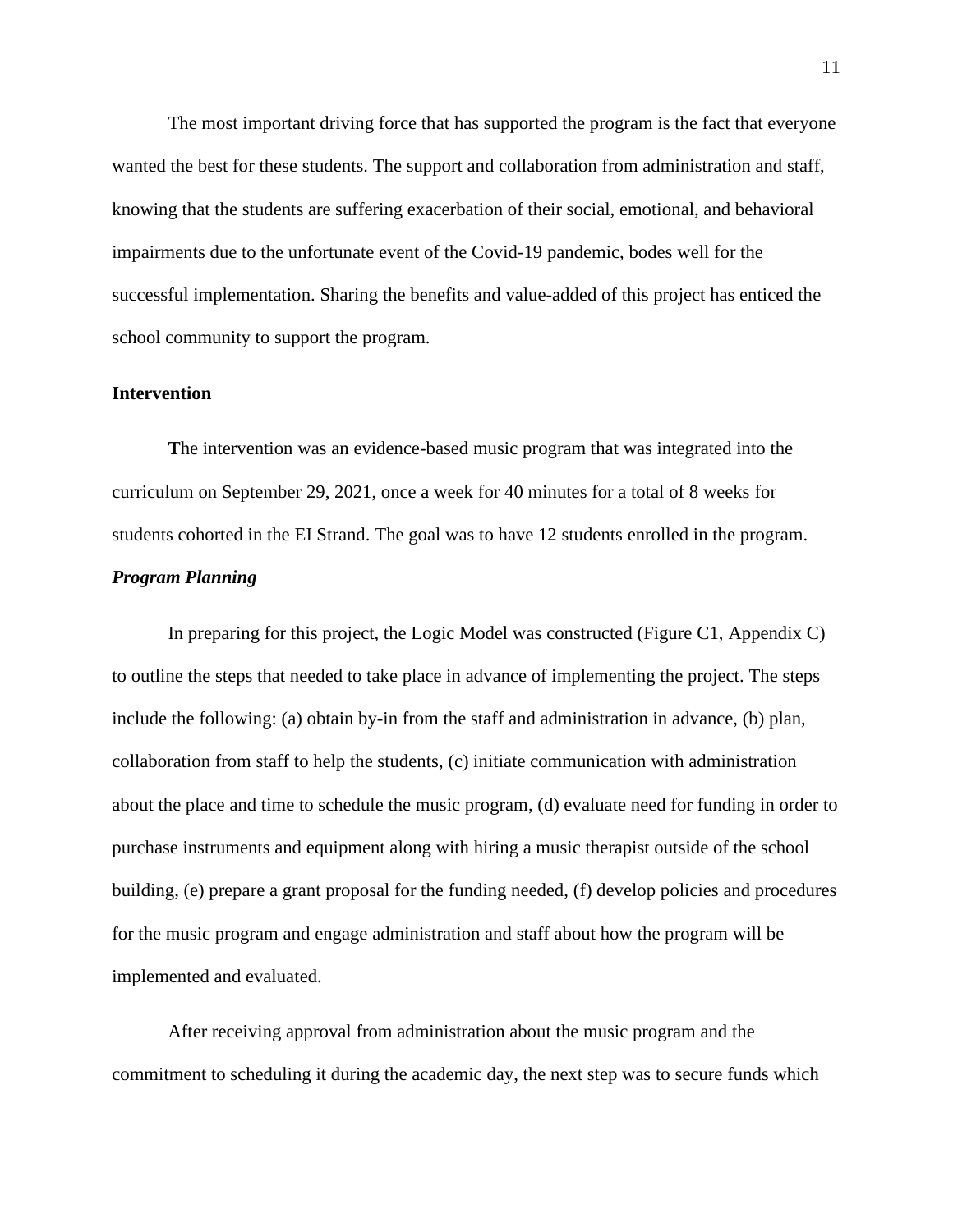was done by applying and receiving a music grant for \$2200.00. An outside provider that specializes in music therapy was secured in providing a music therapist for September 2021. Both contracts were signed by the project manager and administration in June 2021.

As part of the routine observational assessment at the beginning of each school year, the teachers complete the students Behavior Intervention Monitoring Assessment System (BIMAS). The BIMAS measurements include *behavior* with subcategories of conduct and negative affect and *adaptive scales* with a subcategory of cognitive attention, social and academic functioning. The teachers sent home the consent form with the students so that the parents can sign and give permission for the teachers to do the assessment. The consents were sent home on September 14, 2021. Along with sending home the BIMAS consent form, there was a permission slip for the students to participate in the music program. After receiving both consent forms, the school psychologist gave access to all the teachers involved in project, the BIMAS tool. The project manager collected all permission slips from the EI coordinator with the consent from the parent allowing their child to participate in the music program. The teachers administered the BIMAS tool on September 28, 2021. The school psychologist scored the BIMAS responses and shared the results with the project manager. The September 28, 2021 BIMAS serves as the baseline assessment of the students' behavior and adaptive skills.

#### *Implementation of the Intervention*

The music program was implemented September 29, 2021. All the students' parents agree to have them participate in the music program once a week for 40 minutes for a total of eight weeks during the academic day. Weekly attendance has been taken at all sessions. The music therapist was responsible for this part of the program. The music program was held within the classroom and initially the students sat at their desk. This allowed the music therapist to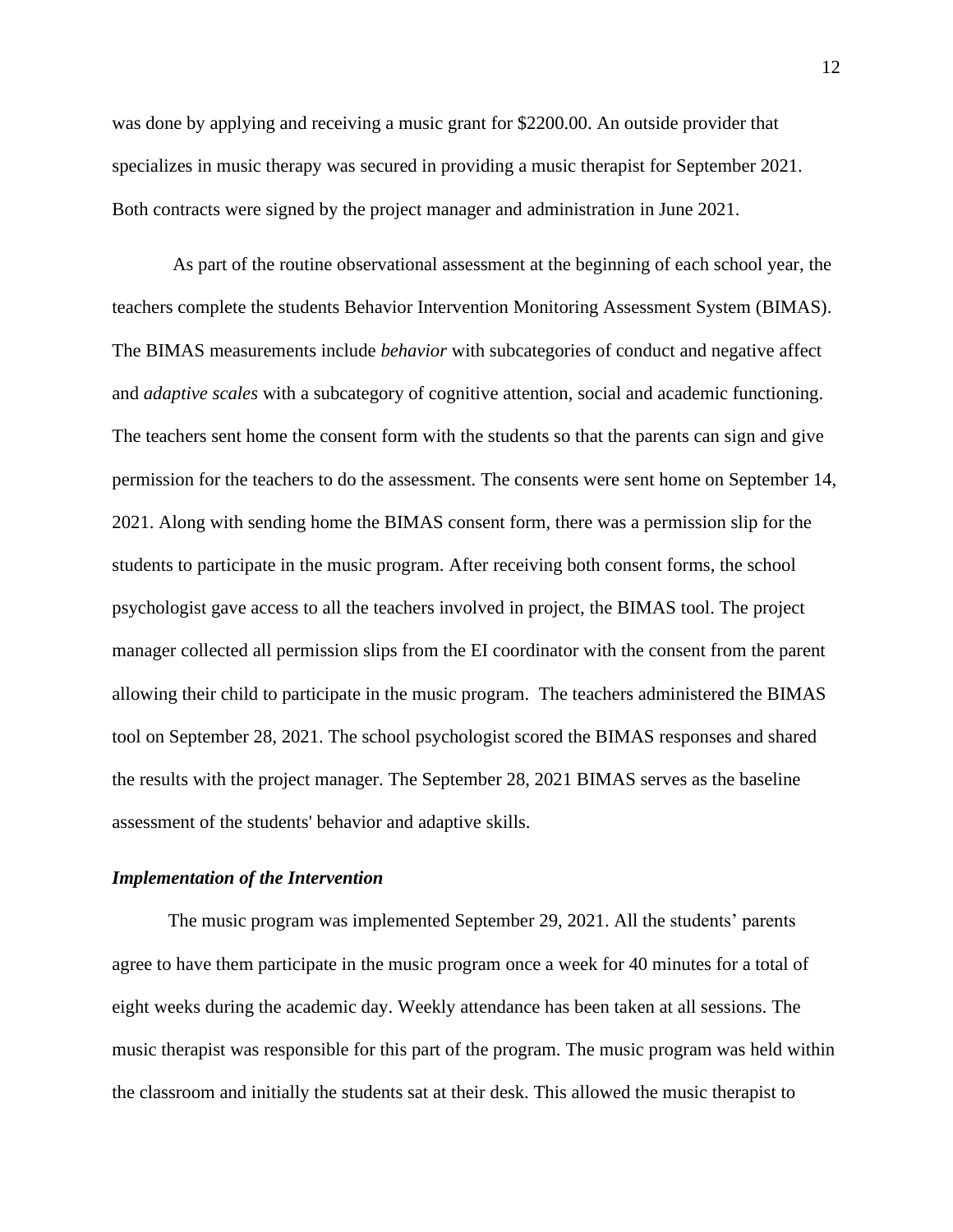assess the dynamics of the class and to see how the students communicated with each other. Every session started with a Hello Song and ended with a Goodbye Song. By the third session, the music therapist had a good sense of the students' maturity level and had the older students arrange their desks in a circular format. For the younger students, the music therapist sat on the rug in a circular format with the students. The theory of using a circler format was to encourage the students to look at each other, obtain eye contact which promoted feeling equal and increased their confidence as the program progressed. All three groups were provided with instruments such as drums, shakers, triangles, headphones, and a recording app called Bandlab that they installed on their chrome books. Using the drum as an example, each student made a beat and continued with each student adding to that beat and this allowed them to get comfortable enough to make a song as the program progressed. The Bandlab allowed the students to record their music. All students were given headphones so they could listen to what they were making and record what they did either with their instrument or with their voice. Taken together, the combination of group interaction and music allowed communication through music.

## **Evaluation of the Intervention**

The Plan-Do-Study-Act (PDSA) theoretical framework was used to develop, implement, and evaluate the improvement project. This method utilized rapid change cycles and interactive cycles to test change or improve ideas and to facilitate continuous evaluation of the intervention and allowed for improvements to be made in real time (Langley et al. 2009). In order to evaluate whether or not the implementation of a music program was effective, the project manager assessed whether or not the specific outcomes of the program were met. This information was gathered by the comparison of the pre and post BIMAS results. The aim of the PDSA framework was to adopt the intervention into the curriculum as a permanent part of the academic schedule.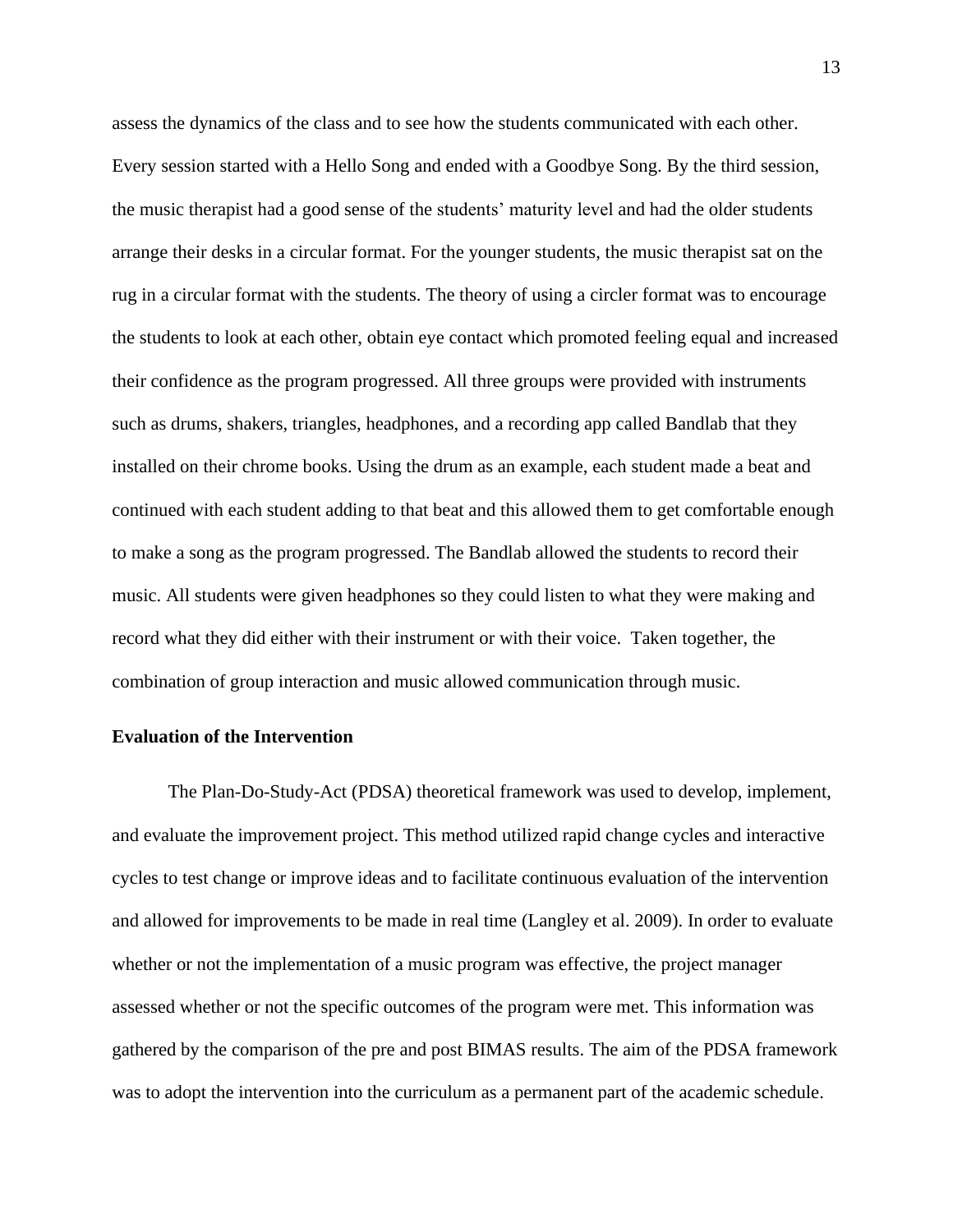## **Measures**

| Table 1<br>$+$ |                                                                                                                                                                        |                                                                                                                                                                                                                                                                         |  |  |  |
|----------------|------------------------------------------------------------------------------------------------------------------------------------------------------------------------|-------------------------------------------------------------------------------------------------------------------------------------------------------------------------------------------------------------------------------------------------------------------------|--|--|--|
|                | Measures Table 1                                                                                                                                                       |                                                                                                                                                                                                                                                                         |  |  |  |
| illustrates    | <b>Aim or Objective</b>                                                                                                                                                | How operationalize/measure                                                                                                                                                                                                                                              |  |  |  |
|                |                                                                                                                                                                        |                                                                                                                                                                                                                                                                         |  |  |  |
| the number     |                                                                                                                                                                        |                                                                                                                                                                                                                                                                         |  |  |  |
| of different   | Perform the BIMAS test and enroll at least<br>12 of the EI Strand students into the Music<br>Program in early September.                                               | Pre/Post Results of the BIMAS Tool<br>It is a 34- item Likert Scale-Social Skills Items 1,4,7,11,15,19,23,26,30,33,34<br>Negative Affect (Self-Esteem) Items 5,8,12,16,20,24,27 Behavior Items<br>2,9,13,17,21,25,29,31,32 Cognitive/Attention Items 3,6,10,14,18,22,28 |  |  |  |
| measures       | Of all the students enrolled in the Music                                                                                                                              | Rating 0=Never to 4=Very Often(observed 7 or more times in a week)<br>Attendance taken at the weekly music program session                                                                                                                                              |  |  |  |
| that           | Program, each student will attend the<br>program at least 85% of the time allotted<br>for the 8-week implementation period.<br>After the 8-week implementation period, | BIMAS Tool results compared pre and post the Music Program.                                                                                                                                                                                                             |  |  |  |
| impacted       | the students will have a 25% increase in<br>social skills, self-esteem, and decrease<br>adverse behaviors as measured by BIMAS<br>testing.                             |                                                                                                                                                                                                                                                                         |  |  |  |
| the            |                                                                                                                                                                        |                                                                                                                                                                                                                                                                         |  |  |  |

The aim of this project was to implement a music program for students in the EI Strand.

outcome of this project These measures aligned with the project aims, objectives and the expected outcomes and success.

 The first aim was to enroll at least 12 students in the EI Strand into the music program in early September 2021 and document the BIMAS pre-implementation assessment. The BIMAS was assessed pre and post the music intervention and it gave a comparison of the before and after of the intervention. This was measured by having a baseline BIMAS score of all the students who participated in music program.

The second aim was that the students enrolled in the music program will participate in and attend at least 85% of the time allotted in the 8-week implementation period. This was measured by attendance at all music sessions.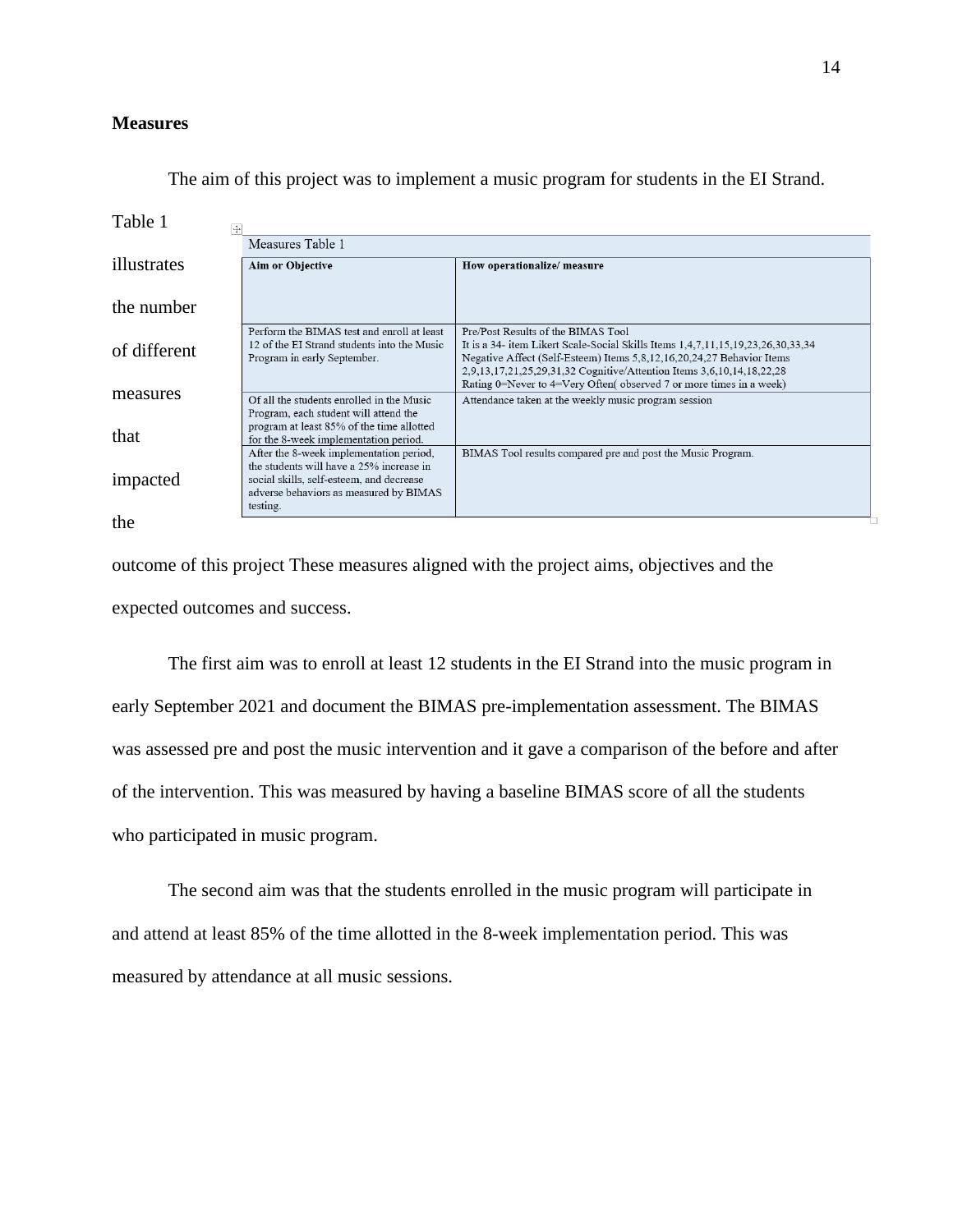Lastly, the third aim was to improve social skills and self-esteem and adverse behaviors with an overall 25% improvement in their BIMAS scores related to social skills, self-esteem, and adverse behaviors.

The BIMAS is a measure of behavioral functioning and social and emotional skills in children and adolescents ages pre-k to 18 years (Edumetrisis, 2020). The BIMAS tool is a 34 item universal screening tool routinely used in schools for seamless integration of progress monitoring of behavior and mental health related interventions. (Edumetrisis, 2020). It assists in creating the students individual learning/educational plan. It also has the ability to detect reliable change when interventions are implemented. The areas that were measured by this tool were Behavior Concern Scales with three sub-scales, Conduct, Negative Affect and Cognitive/Attention and Adaptive Scales with two sub-scales of Social and Academic Functioning. The BIMAS tool was scored in two different areas. The first part was the Behavioral Concern Scales. This was categorized by Conduct, Negative Affect and Cognitive/Attention. This measures level of risk/concern. The results were then categorized by a *T*-Score number. There are three categories. High Risk had a *T*-Score of 70+, Some Risk had a *T*-Score number of 60-69, and Low Risk had a *T*-score <60. For the Behavioral Concern Scales, you want the students' scores to be low because this is an indication of how the student is doing in conduct, negative affect, and cognitive/attention. The second area that was measured was the Adaptive Scales. This was categorized into Social and Academic Functioning. This measured positive skill development. For the Adaptive Scales Scores, you want the students' scores to be high. This will give insight into how the student is doing in social and academic functioning areas. There are three categories: Strength had a *T*-Score of 60+, Typical had a *T*-Score number of 41-59, and Concern had a *T*-Score number of < or = to 40 (Edumetrisis, 2020).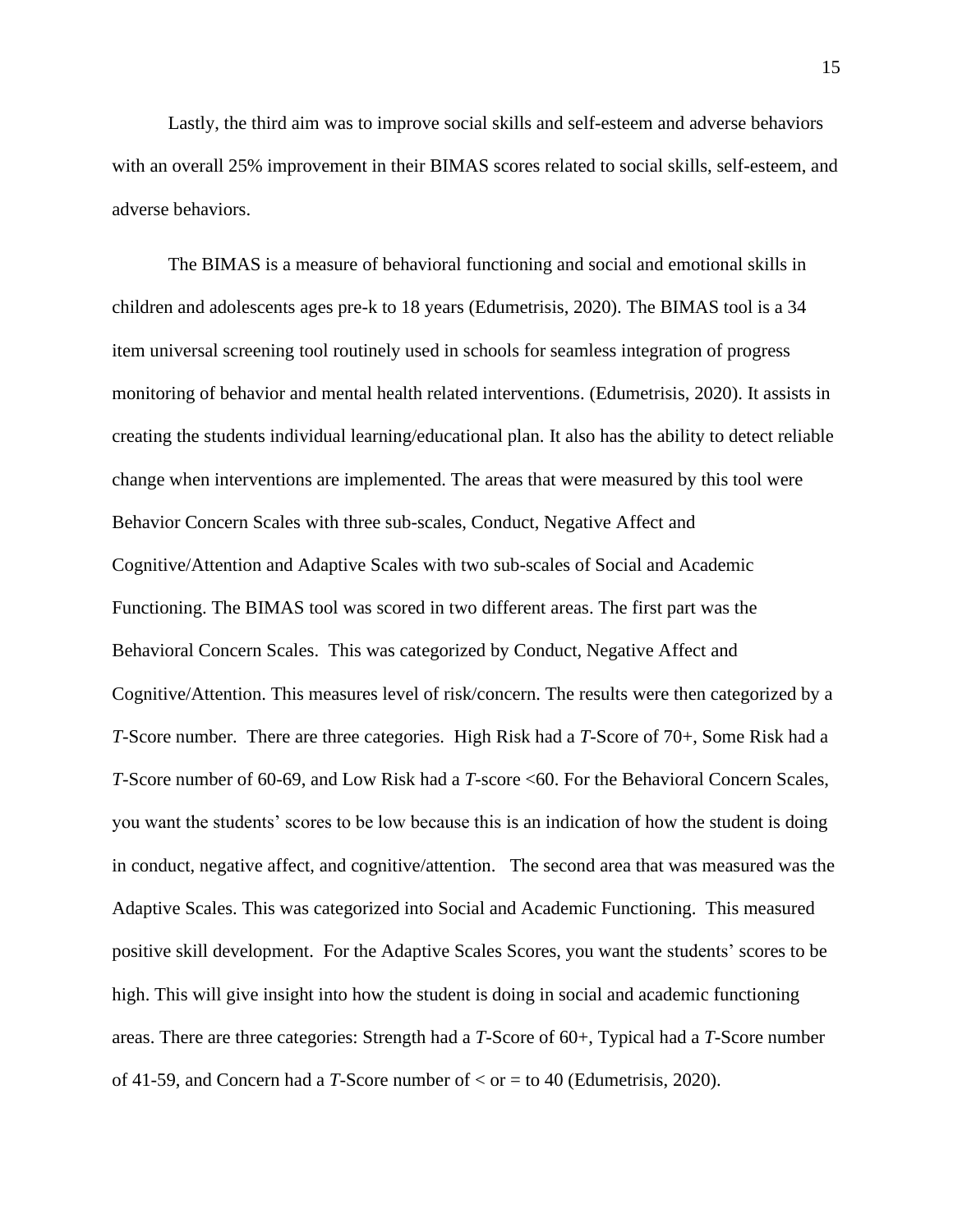#### **Analysis**

To analyze the BIMAS tool, you had to first have a mean score of the tool. All BIMAS scores are converted to standard scores (*T*-scores) in order to obtain values that are more easily intelligible. Standard scores are based upon comparisons to the normative sample, which is intended to depict a typical population. Raw scores are converted to *T*-scores, which have a mean score of 50 and a standard deviation of 10. The BIMAS *T*-scores are built on the relationship between an individual's raw scores and typical scores for that individuals age group (Edumetrisis, 2020).

## **Ethical Considerations**

The University of Massachusetts Clinical Quality Improvement Checklist (Figure D1, Appendix D) was completed and demonstrates that the project satisfies all of the required elements for this to be a quality improvement project. The project proposed is quality improvement and does not meet the definition of human subjects research because it is not designed to generate generalizable finding but rather to provide immediate and continuous improvement feedback in the local setting in which the project is carried out. The University of Massachusetts Boston Internal Review Board (IRB) has determined that quality improvement projects do not need to be reviewed by the IRB.

The project was in a large urban elementary and middle school in the northeast region of the United States. The checklist provided (Figure D1, Appendix D) was reviewed with the administration in the school setting and all requirements from IRB were met as this project is a quality improvement project. Because the population that the intervention will be implemented are minors, the required paperwork for consent for the music program along with the BIMAS tool will need to be in place prior to the start of the program as this is the case for all educational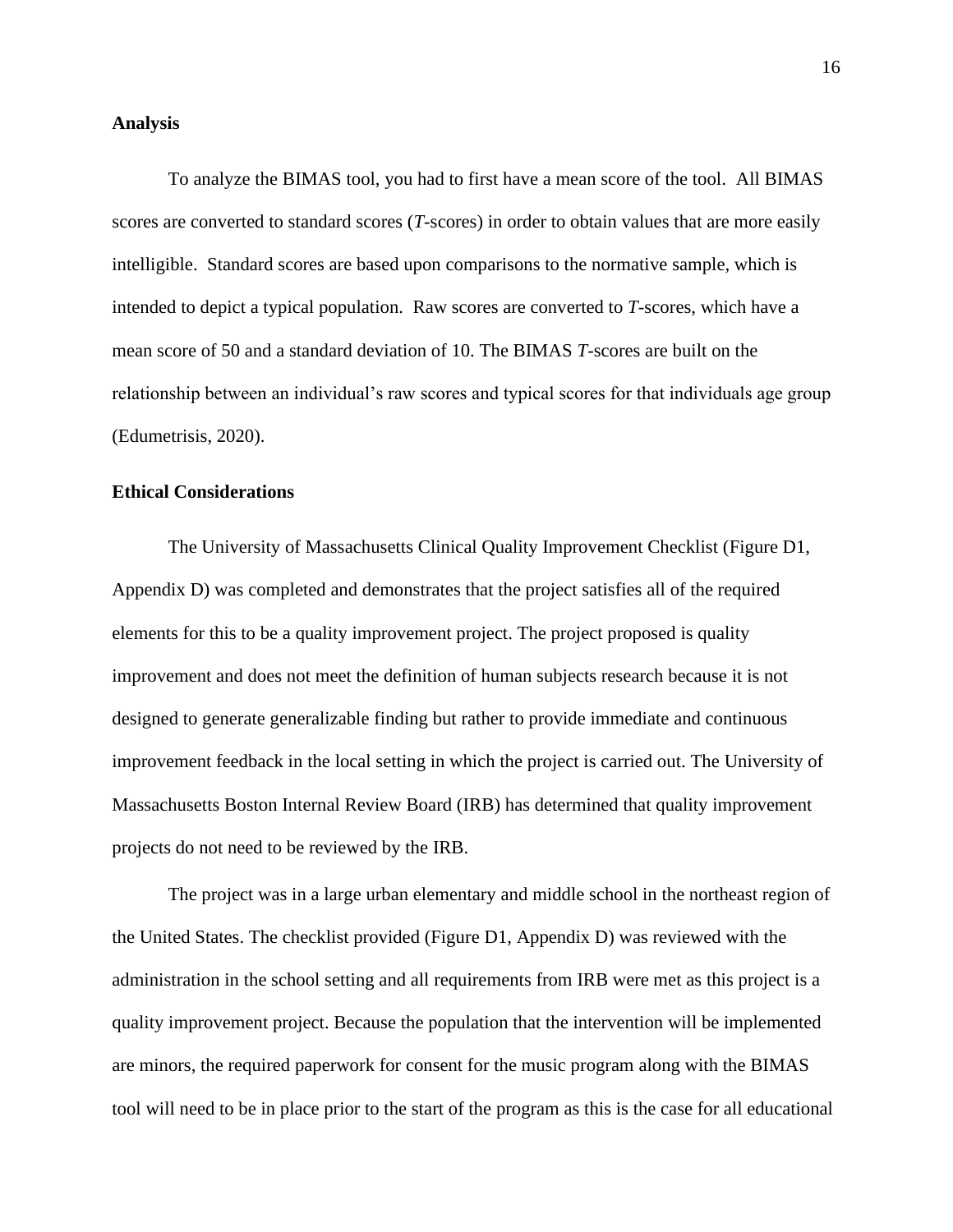activities and assessments that are done at the school.

## **Results**

The results of the music intervention were favorable. Recruitment was successful as all 19 students approached chose to be enrolled in the music program. 17 out of 19 students participated in the music program. Two were excluded to do severe behaviors, non-compliance and dysregulation. The students were predominantly male. 9 of the students were African American, and 8 were Hispanic. There were only 2 female students in the EI Strand and both were African American. The students ages, grades, and percentages of all their demographics are shown in Table 2.

## Table 2-Participants Demographics

| Demographics       | $(n=17)$ |    |     |
|--------------------|----------|----|-----|
| Ethnicity, n       | African  |    |     |
| $(\%)$             | American | 9  | 53% |
|                    | Hispanic | 8  | 47% |
| Gender, n (%)      | Male     | 15 | 88% |
|                    | Female   | 2  | 11% |
| Ages, $n$ $(\%)$   | Age 9    | 1  | 6%  |
|                    | Age 10   | 2  | 12% |
|                    | Age 11   | 5  | 29% |
|                    | Age 12   | 3  | 18% |
|                    | Age 13   | 5  | 29% |
|                    | Age 14   | 1  | 6%  |
| Grades, $n$ $(\%)$ | Grade 4  | 2  | 12% |
|                    | Grade 5  | 2  | 12% |
|                    | Grade 6  | 4  | 23% |
|                    | Grade 7  | 3  | 18% |
|                    | Grade 8  | 6  | 35% |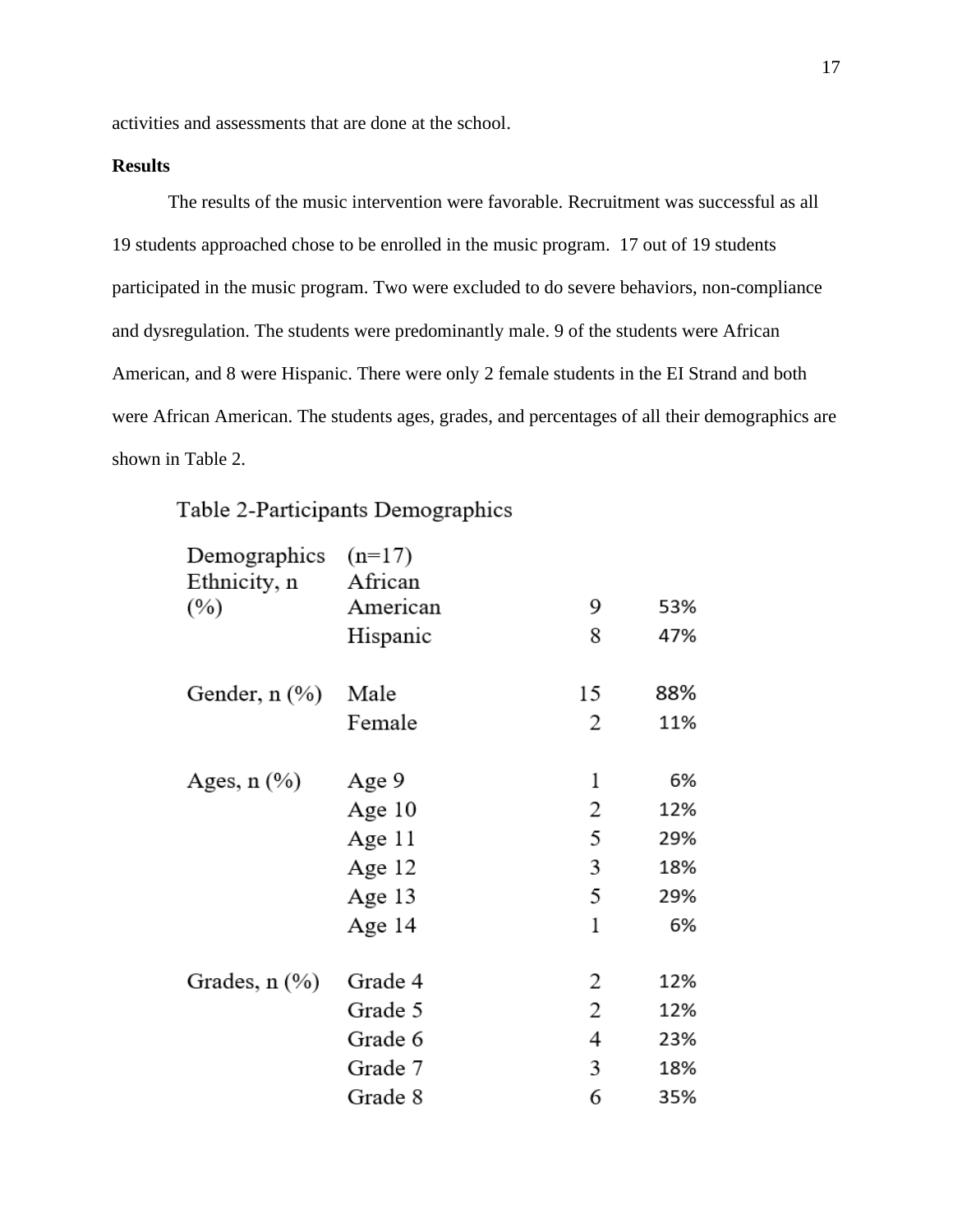The teachers achieved 100% completion in performing the BIMAS assessment. Student attendance at the weekly music intervention averaged 7 sessions out of the 8 sessions with a range (6-8). This reflects and 88% average for attendance.

At the conclusion of the eight-week program, the teachers did a post BIMAS assessment. The school psychologist scored the results and shared with the project manager. The results of the pre and post assessments scores were compared and results showed that the music intervention was beneficial to the students. Analyzing the results of the Behavioral Concern and Adaptive Scales pre and post implementation of the program, revealed a mean score that indicated that the program has had a positive effect on the students' social skills, self-esteem, behaviors. It was also a good indicator of where the students fell into the category of strength, typical or concern. This was a helpful addition to the mean score results. Comparing the pre and post BIMAS results and the aim for an overall 25% increase in social skills, self-esteem and a decrease in adverse behaviors were met. The percentile change for BIMAS categories are: Conduct decreased 6.9%, Negative Affect decreased 8.2%, Cognitive/ Attention decreased 6.9%, Social increased 6.1%, and Academic Functioning increased 9.2% The percentile change in the BIMAS scores pre to post intervention indicated that the intervention positively impacted the students' social and emotional impairments.

The project manager achieved all three goals and the results in Figure 1 and Figure 2 show the scores of the pre and post BIMAS.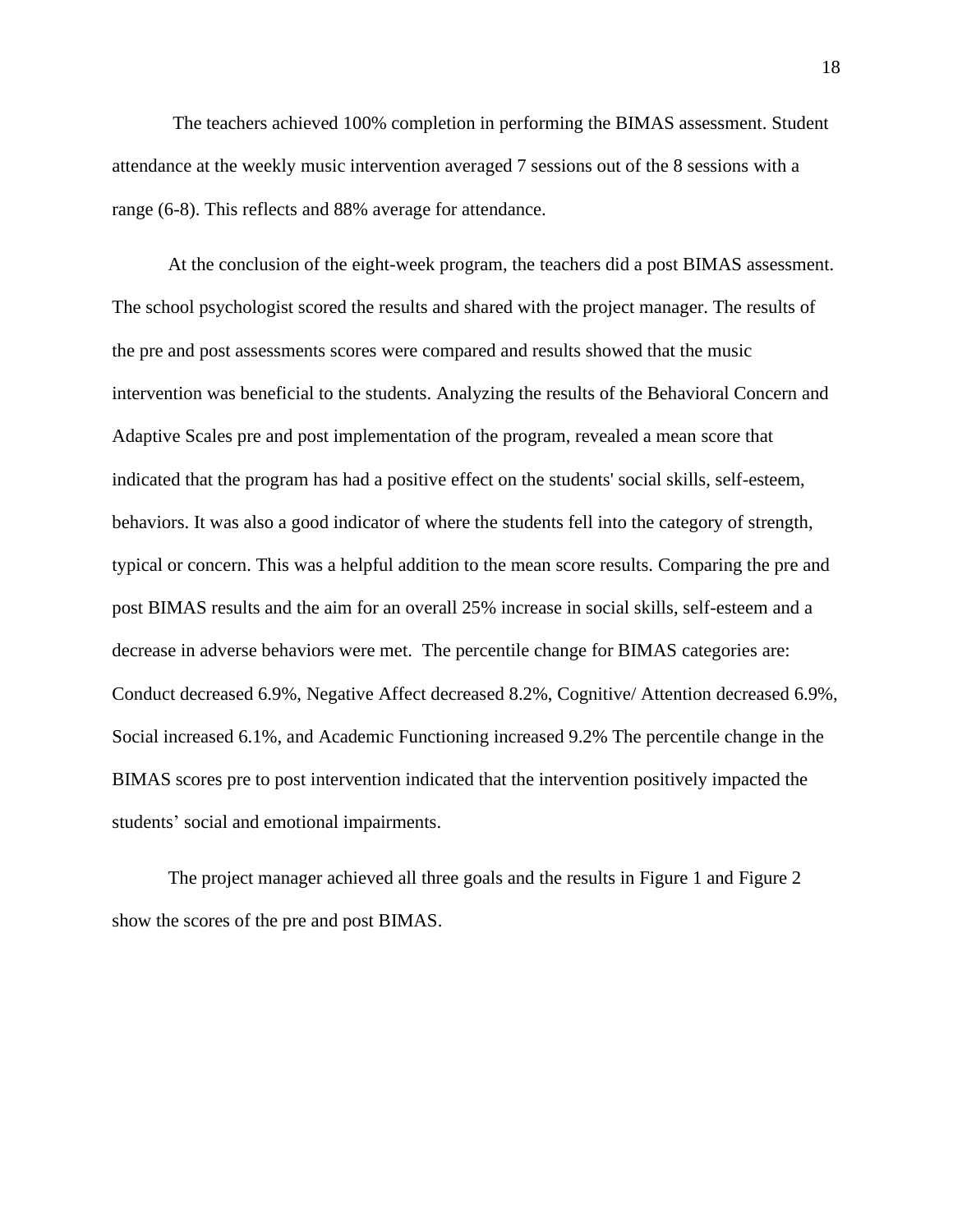

Figure 1-BIMAS-BEHAVIORAL CONCERN SCALES SCORES: Chart 2:<60= Low Risk, 60-68=Some Risk, >70= High Risk



The overall percentile changes for social skills, self-esteem and adverse behaviors had a total percentage of 28.1%. The 6.1 % increase in Social and 9.2% increase in Academic Functioning pre and post BIMAS scores, was a great indicator of the effects of what Covid-19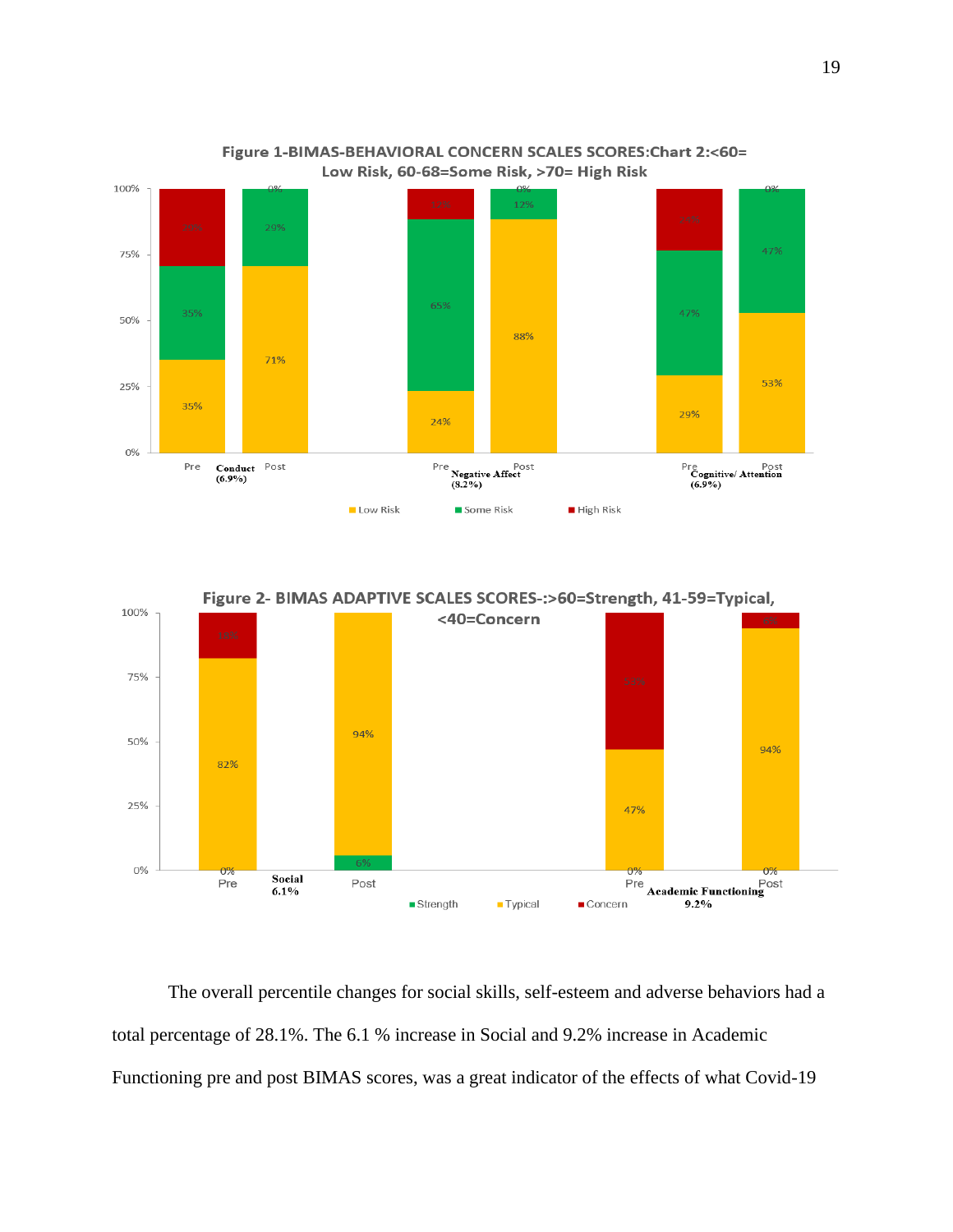had on the students. Being home for almost a year and a half, had a major impact on these students' social skills and academics. As you can see from the pre and post scores of the Social and Academic Functioning Figure 2, in-person learning is an essential element in making progress with students with social and emotional impairments. These scores are very crucial and a telltale sign of what the students were like at the beginning of the school year in all areas of the BIMAS assessment tool.

Upon debriefing with the teachers after the implementation of the music program was done, the teachers reflected that the more sessions that the students participated in, the more confident they became with themselves and this is turn increased their self-esteem and social skills and minimized adverse behaviors. One teacher said that "This music program is awesome and my students love it!" Teachers reported that the students starting communicating with others about what they have been doing in the music program and how happy they were to have the program. According to the EI Coordinator, he said "One student in particular said he felt like he did something on his own because he got to record his own music."

### **Discussion**

The BIMAS scores provided evidence that the music program had a positive impact on the students that were targeted for the intervention. All three aims were achieved for the implementation of the 8 weeks of the intervention. As you can see in Figure 1, the improvement in their behaviors was directly a result of the music program. The enjoyment they found and the ability to have something that they called their own was a positive influence on their behaviors. I think the support from the teachers and the students being back at school, having a routine and structure were assets as well to the change in the BIMAS scores. Figure 2, with the pre and post results in the Academic Functioning category, Covid-19 had a huge impact on these students'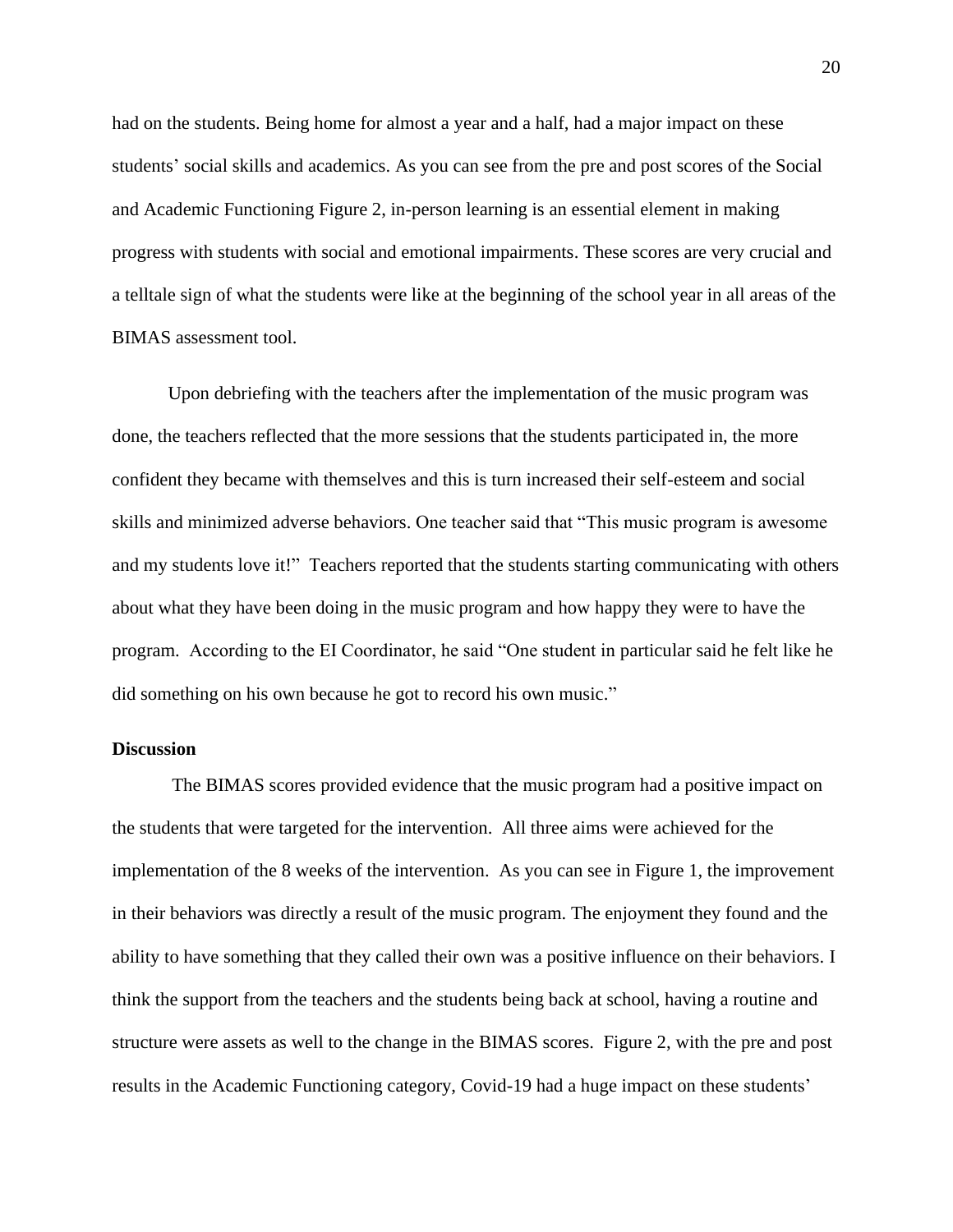academics. The results showed growth in their academic learning through music. These students need routine, structure and positive teachers in their corner. Even though the results showed improvement and growth with an increase in their academic functioning from the BIMAS scores done in September 2021 and then again in December 2021, there is always room for improvement. Continuing the music program next year and possibly adding another day to the EI students, will be beneficial as the BIMAS results will potentially improve even more. The scores are also pertinent to the students overall academic success. The pandemic truly effected all students.

A strength of this program was the use of an experienced music therapist. The music therapist was an incredible asset to the implementation of the music program. She was very seasoned with students with social and emotional impairments. She came in confident and students with social and emotional impairments, greatly need adults like her to give them security and make them feel safe. Every week when she came, the students were engaged, there were no outbursts, fighting, arguments or disruptions during the music class. This was a huge strength to the project and was the icing on the cake to make this intervention triumphant. These students are fragile and have a hard time adapting to new people and situations. Because of the music therapists background and education, the intervention started off promising and continued to the very end. Since the music program had a positive effect on the students in the EI Strand, plans will be made to scale the music program to include the music intervention in other classes in the school. The project manager is recommending keeping this music therapist or someone with the same academic background and expertise in dealing with students with social and emotional impairments. The school also has seven classes that are referred to as Inclusion Classes. These classes start in grade K0 and continue to grade 8. The Inclusion Classes have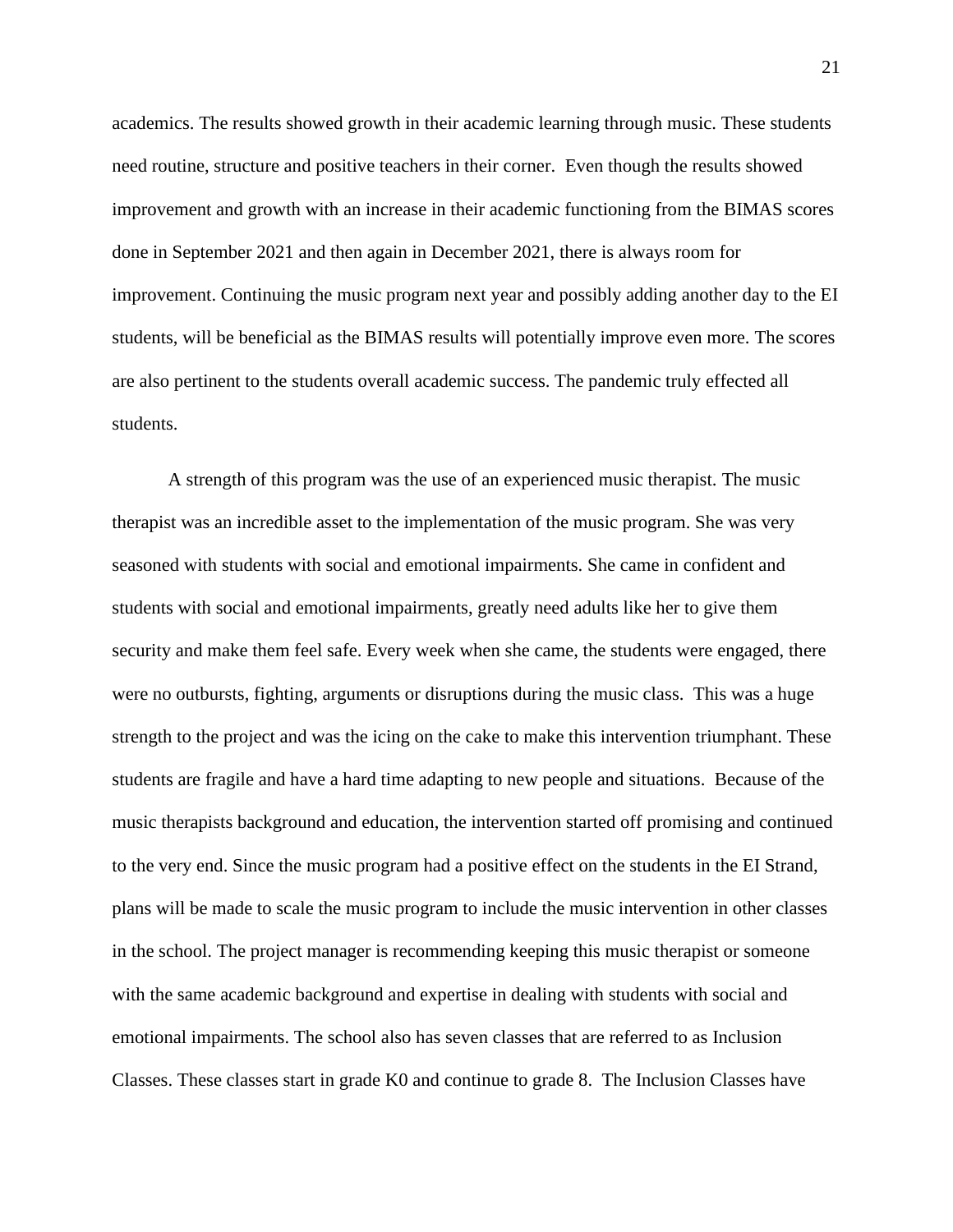many students who have Individualized Educational Plans (IEP's) and many have diagnoses related to psychological disorders such as ADHD, ODD, and OCD. These students would greatly benefit from the music program.

#### **Interpretation**

The results of the intervention proved favorable to the students with social and emotional impairments. The findings from the literature review that were conducted before implementing the music intervention provided strong evidence for the intervention. The literature findings all showed either an increase in social skills and self-esteem and a decrease in adverse behaviors. The results of this intervention confirms what the literature review found and the benefits of a music program for students with social and emotional impairments. The results validate the effects of what the music intervention did for students with social and emotional impairments. During the intervention period, their social skills and self-esteem increased and the adverse behaviors decreased. The overall aim of 25% change was achieved!

## **Limitations**

There were some limitations in implementing the music program. First, it consisted mainly of all boys with the exception of two girls. Second, the group was relatively small which could make generalizations difficult. Third, all the participants were either Black or Latino which may have misrepresented the results due to other racial and ethnic populations not being included.

#### **Conclusion**

The music implementation indicated the efficacy in treating students with social and emotional impairments. The implementation highlighted the benefits of a music program in a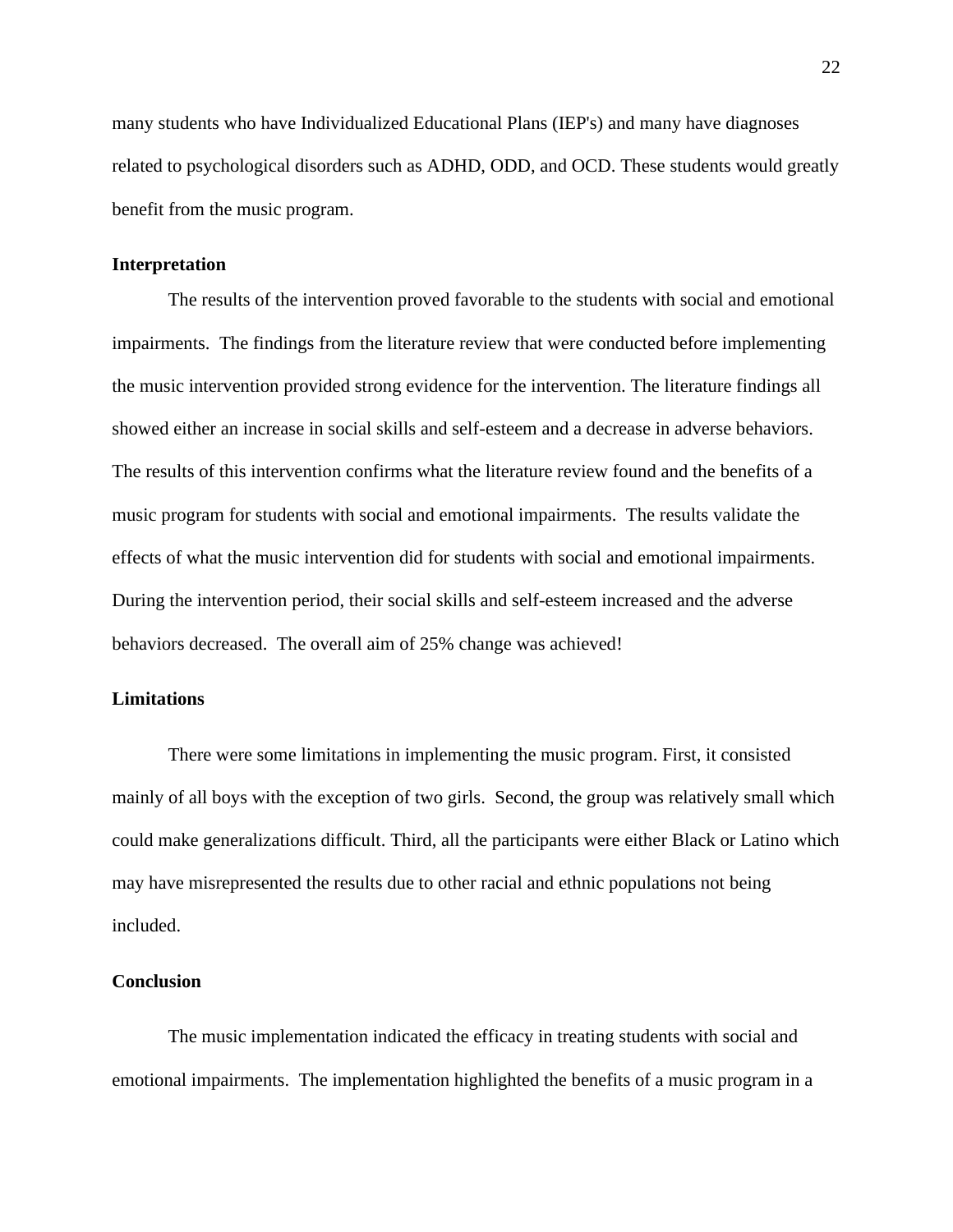school with students with social and emotional impairments. It has been beneficial to their selfesteem, social skills and behaviors. It also supported students with their academics. Because this project was successful, the site champion has funded the music program for the whole year and has made it a permanent part of the academic curriculum for school year 2022-2023.

## **Funding**

The music therapist was funded by an outside grant called Katie's Voice. The site school funded the rest of the music program through BPS arts. The music therapist was provided by the Community Music Center of Boston, which already had a contract with the site school.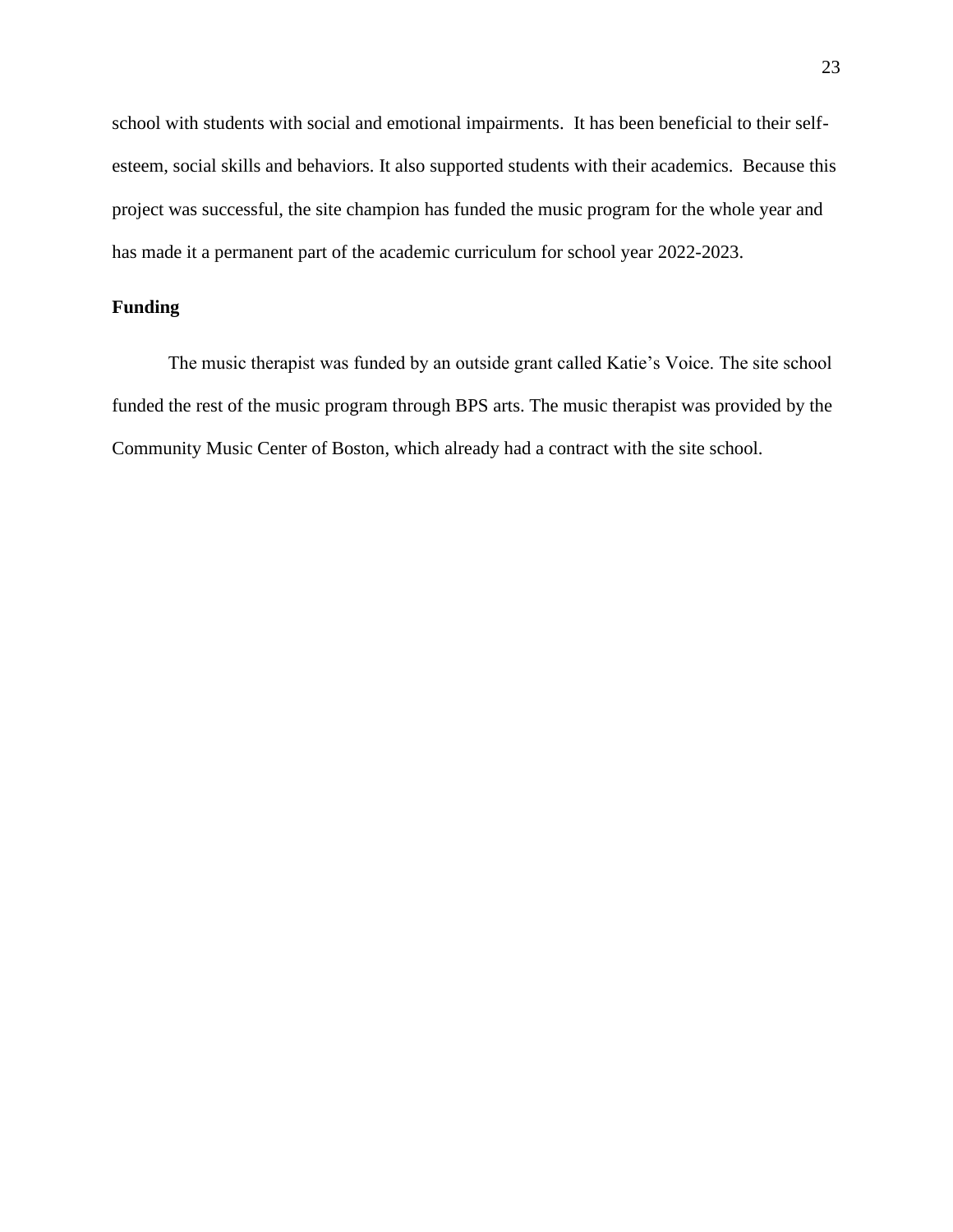#### **References**

- *American Music Therapy Association*. American Music Therapy Association | American Music Therapy Association (AMTA). (2019). https://www.musictherapy.org/.
- Centers for Disease Control and Prevention. (2020, June 15). *Data and Statistics on Children's Mental Health*. Centers for Disease Control and Prevention. https://www.cdc.gov/childrensmentalhealth/data.html.
- Cree RA; Bitsko RH; Robinson LR; Holbrook JR; Danielson ML; Smith C; Kaminski JW; Kenney MK; Peacock G; (2018). *Health Care, Family, and Community Factors Associated with Mental, Behavioral, and Developmental Disorders and Poverty Among Children Aged 2-8 Years - United States, 2016*. MMWR. Morbidity and mortality weekly report. https://pubmed.ncbi.nlm.nih.gov/30571671/.
- *Edumetrisis*. (2020). https://edumetrisis.com/bimas-2
- *Emotional and Behavioral Disorders in the Classroom*. Education Corner© Online Education, Colleges & K12 Education Guide. (n.d.). https://www.educationcorner.com/behavioraldisorders-in-the-classroom.html.
- Danielson, M. L., Bitsko, R. H., Holbrook, J. R., Charania, S. N., Claussen, A. H., McKeown, R. E., … Flory, K. (2020). Community-Based Prevalence of Externalizing and Internalizing Disorders among School-Aged Children and Adolescents in Four Geographically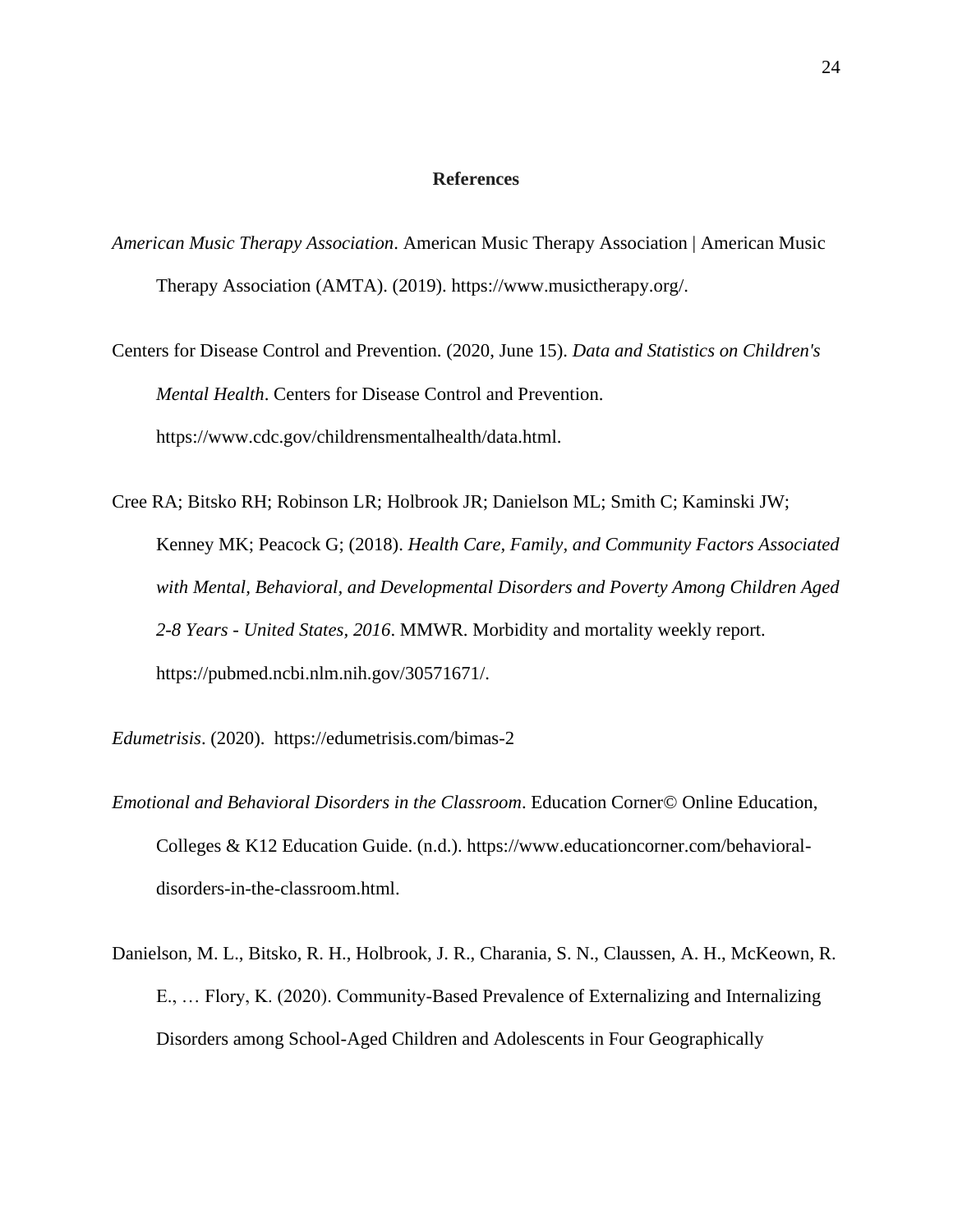Dispersed School Districts in the United States. *Child Psychiatry & Human Development*. https://doi.org/10.1007/s10578-020-01027-z

- Dingle, G. A., Hodges, J., & Kunde, A. (2016). Tuned In Emotion Regulation Program Using Music Listening: Effectiveness for Adolescents in Educational Settings. *Frontiers in Psychology*, *7*. https://doi.org/10.3389/fpsyg.2016.00859
- Ghandour, R. M., Sherman, L. J., Vladutiu, C. J., Ali, M. M., Lynch, S. E., Bitsko, R. H., & Blumberg, S. J. (2018, October 12). *Prevalence and Treatment of Depression, Anxiety, and Conduct Problems in US Children*. The Journal of Pediatrics. https://www.sciencedirect.com/science/article/abs/pii/S0022347618312927.
- Gooding, L. F. (2011). The Effect of a Music Therapy Social Skills Training Program on Improving Social Competence in Children and Adolescents with Social Skills Deficits. *Journal of Music Therapy*, *48*(4), 440–462.<https://doi.org/10.1093/jmt/48.4.440>
- Langley, G. J. (2009). *The improvement guide: a practical approach to enhancing organizational performance*. Jossey-Bass Publishers.
- Massachusetts Department of Elementary and Secondary Education. (2020). Massachusetts Department of Elementary and Secondary Education. http://www.doe.mass.edu/.
- *National Center for Education Statistics (NCES) Home page, part of the U.S. Department of Education*. National Center for Education Statistics (NCES) Home Page, a part of the U.S. Department of Education. (2020). https://nces.ed.gov/.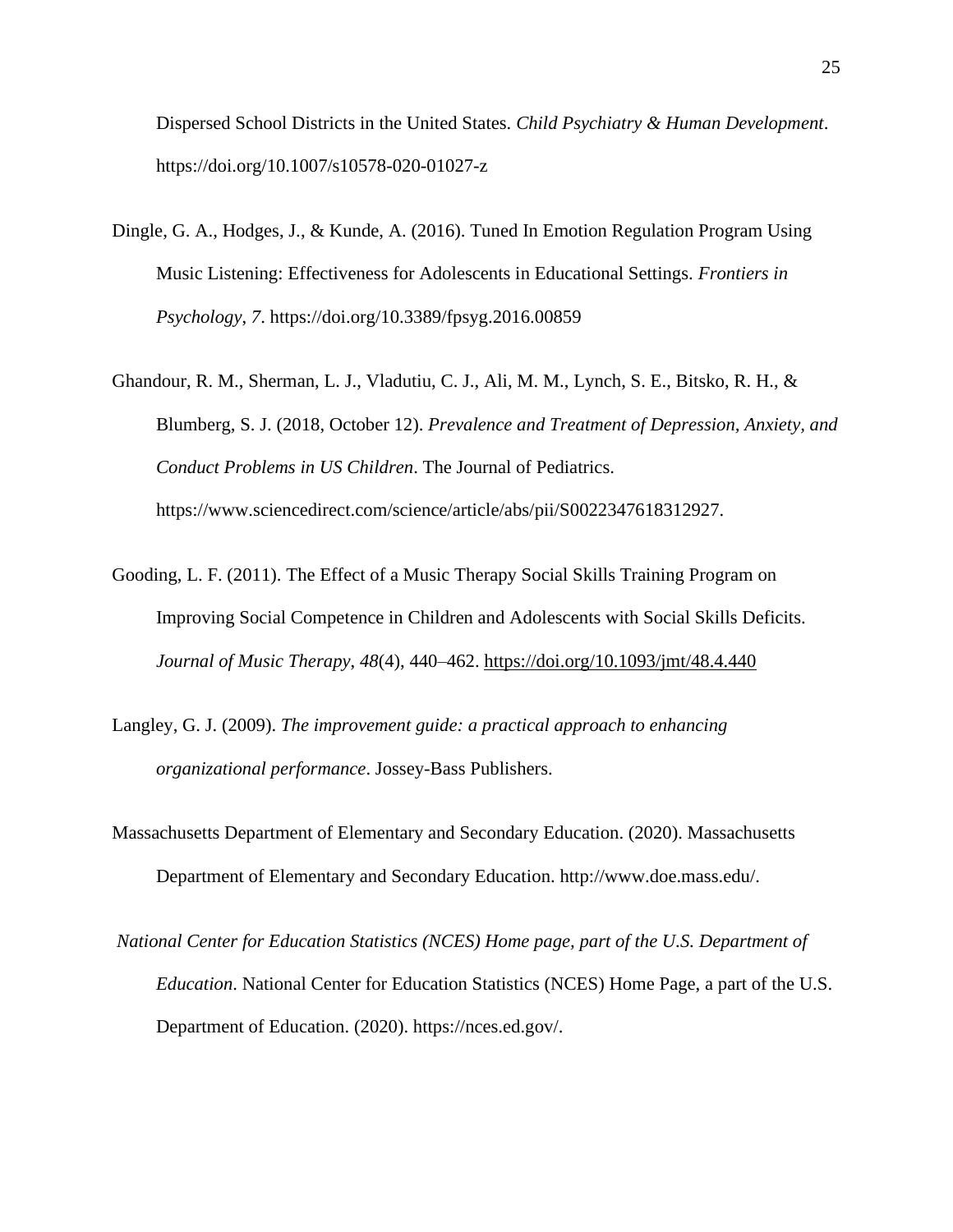- Pasiali, V., & Clark, C. (2018). Evaluation of a Music Therapy Social Skills Development Program for Youth with Limited Resources. *Journal of Music Therapy*, *55*(3), 280–308. https://doi.org/10.1093/jmt/thy007
- Perou, R., Bitsko, R., Blumberg, S., Pastor, P., Ghandour, R., Gfroerer, J., Hedden, S., Crosby, A., Visser, S., Schieve, L., Parks, S., Hall, J., Brody, D., Simile, C., Thompson, W., Baio, J., Avenevoli, S., Kogan, M., Huang, L. (2013). *Mental health surveillance among children--United States, 2005-2011*. MMWR supplements. https://pubmed.ncbi.nlm.nih.gov/23677130/.
- Porter, S., McConnell, T., McLaughlin, K., Lynn, F., Cardwell, C., Braiden, H.-J., … Holmes, V. (2016). Music therapy for children and adolescents with behavioural and emotional problems: a randomised controlled trial. *Journal of Child Psychology and Psychiatry*, *58*(5), 586–594. https://doi.org/10.1111/jcpp.12656
- *Social, Emotional and Behavioral Challenges*. NCLD. (2019, November 21). https://www.ncld.org/research/state-of-learning-disabilities/social-emotional-andbehavioral-challenges/.
- Stegemann, T., Geretsegger, M., Phan Quoc, E., Riedl, H., & Smetana, M. (2019). Music Therapy and Other Music-Based Interventions in Pediatric Health Care: An Overview. *Medicines*, *6*(1), 25. https://doi.org/10.3390/medicines6010025
- Uhlig, S., Jansen, E., & Scherder, E. (2017). "Being a bully isn't very cool...": Rap & Sing Music Therapy for enhanced emotional self-regulation in an adolescent school setting  $- a$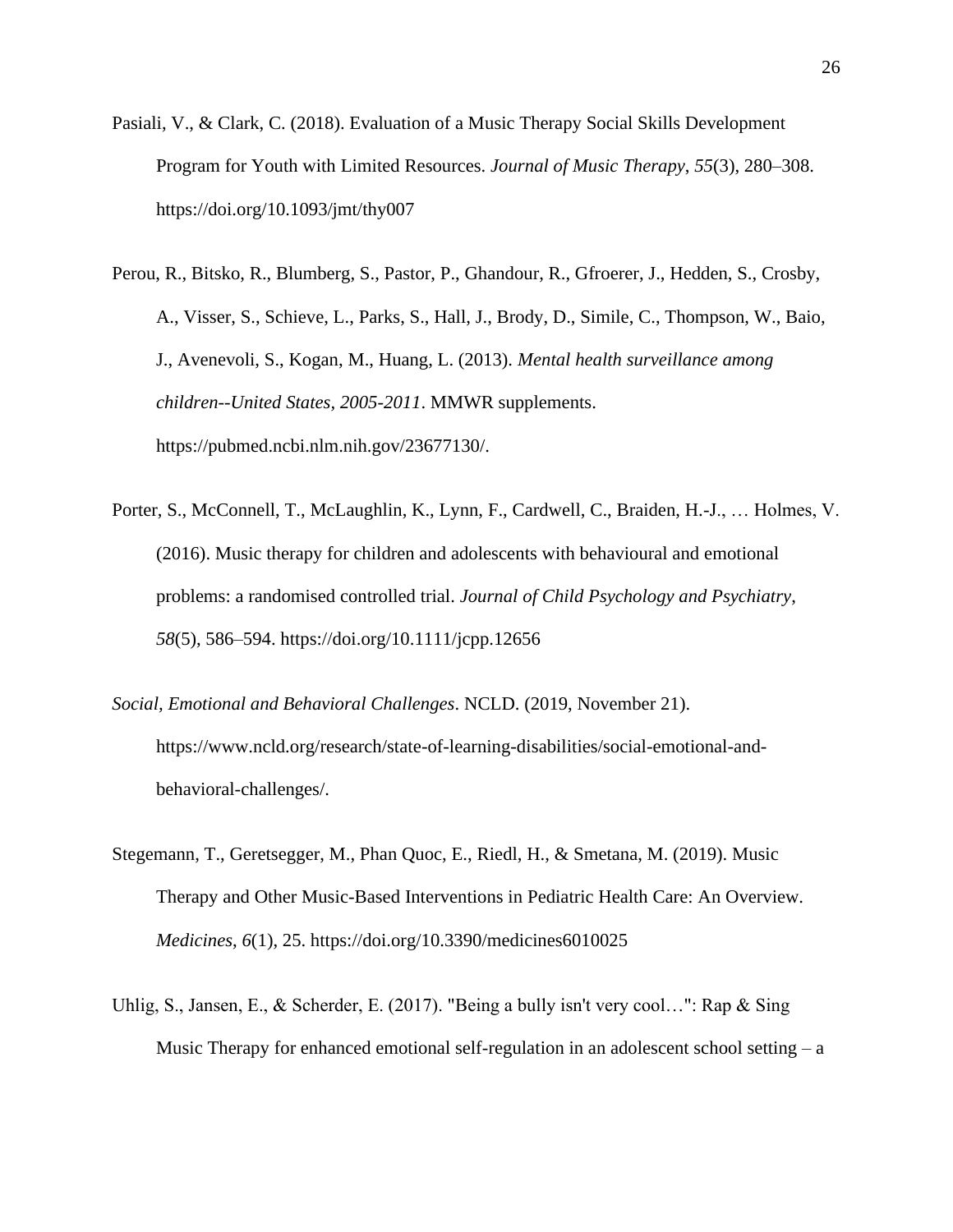randomized controlled trial. *Psychology of Music*, *46*(4), 568–587. https://doi.org/10.1177/0305735617719154

Wood, L., Ivery, P., Donovan, R., & Lambin, E. (2013). "To the beat of a different drum": improving the social and mental wellbeing of at-risk young people through drumming. *Journal of Public Mental Health*, *12*(2), 70–79. https://doi.org/10.1108/jpmh-09-2012- 0002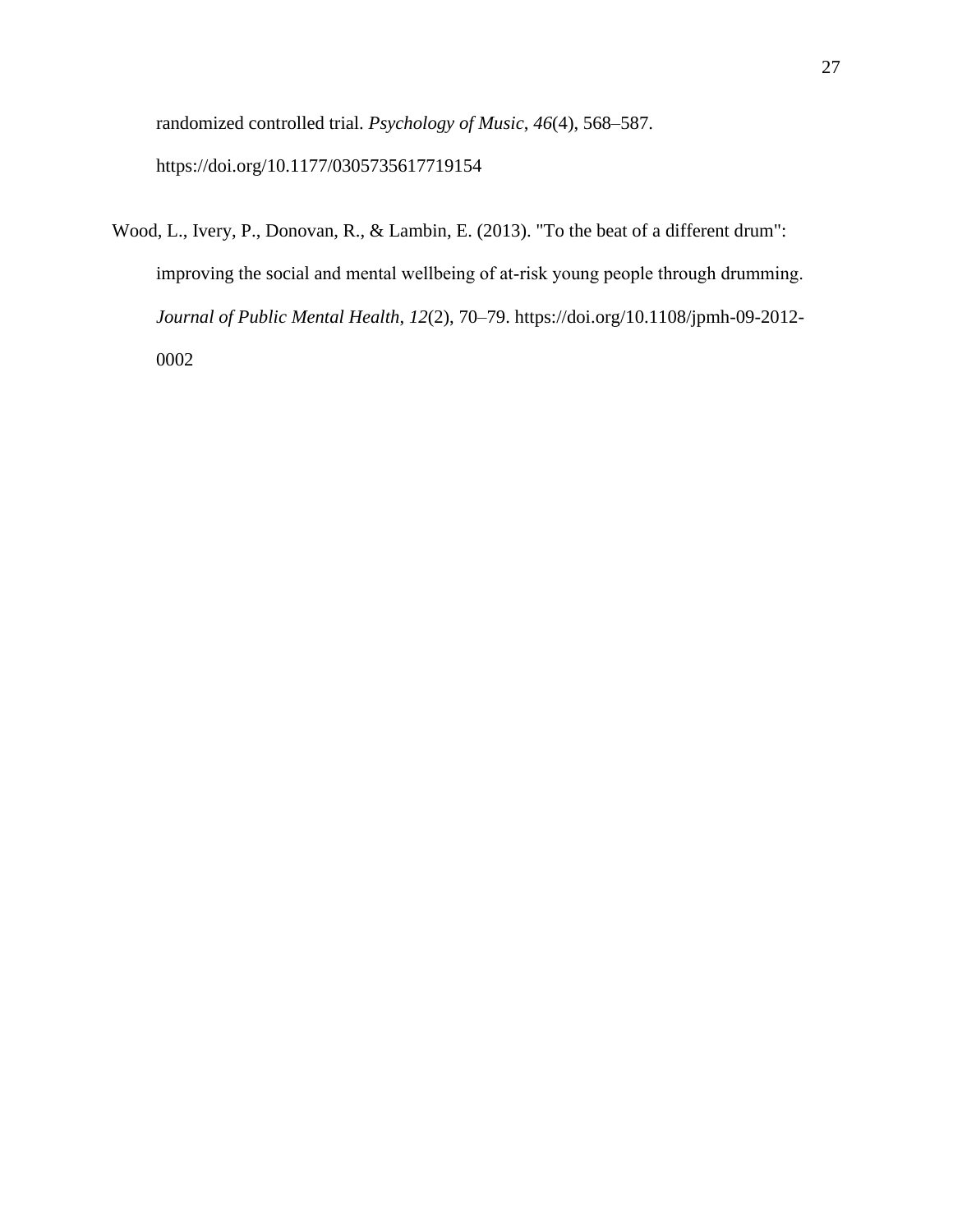

**Improvement Ideas:** Increase awareness regarding students with social and emotional impairments, education about what the music program is to staff and parents, the benefits of a music program, communication and collaboration before, during, and at the end of the program.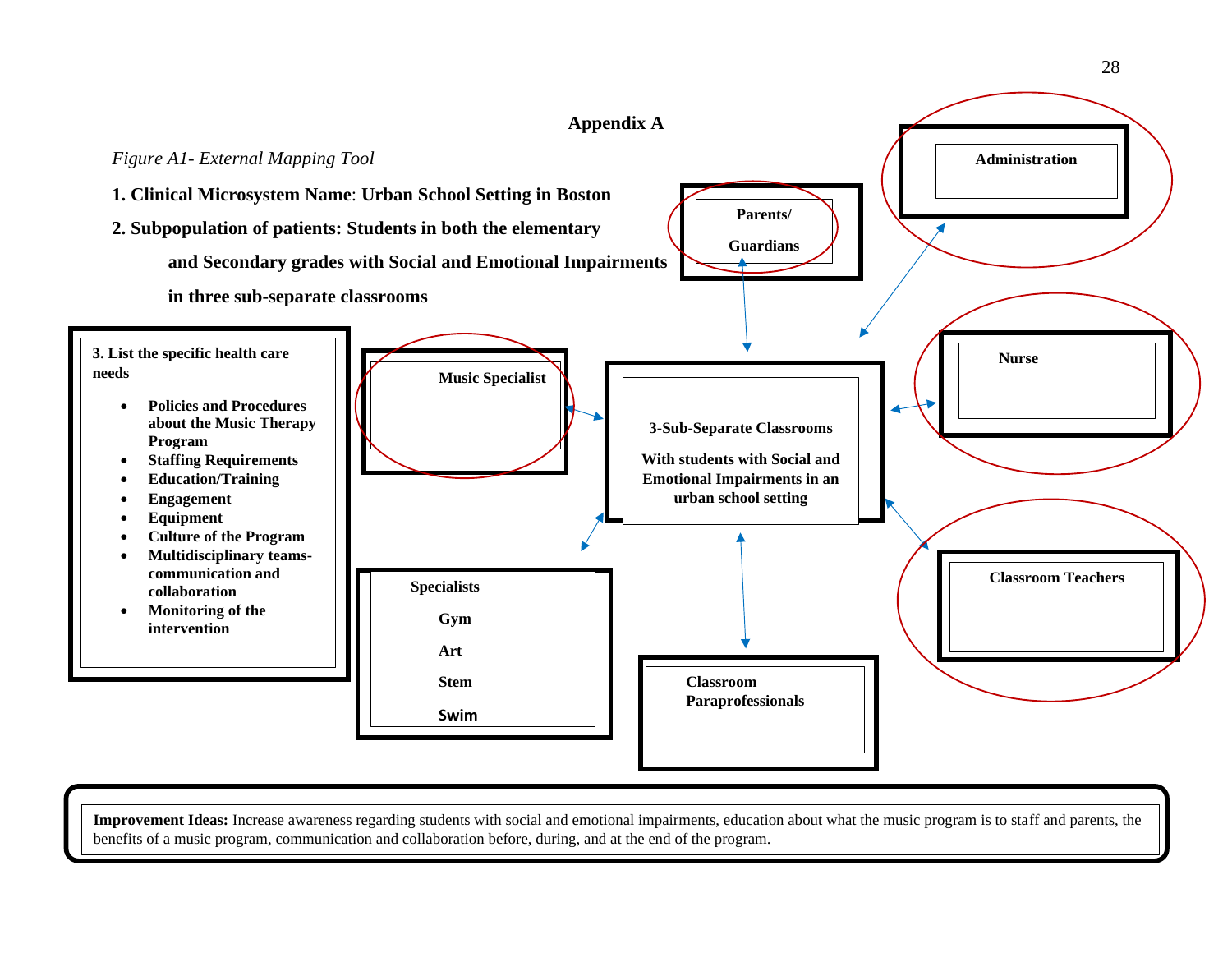## **Appendix B**

*Figure B1- Cause and Effect Diagram*

*Factors Associated with the social and emotional impairments of the students.*

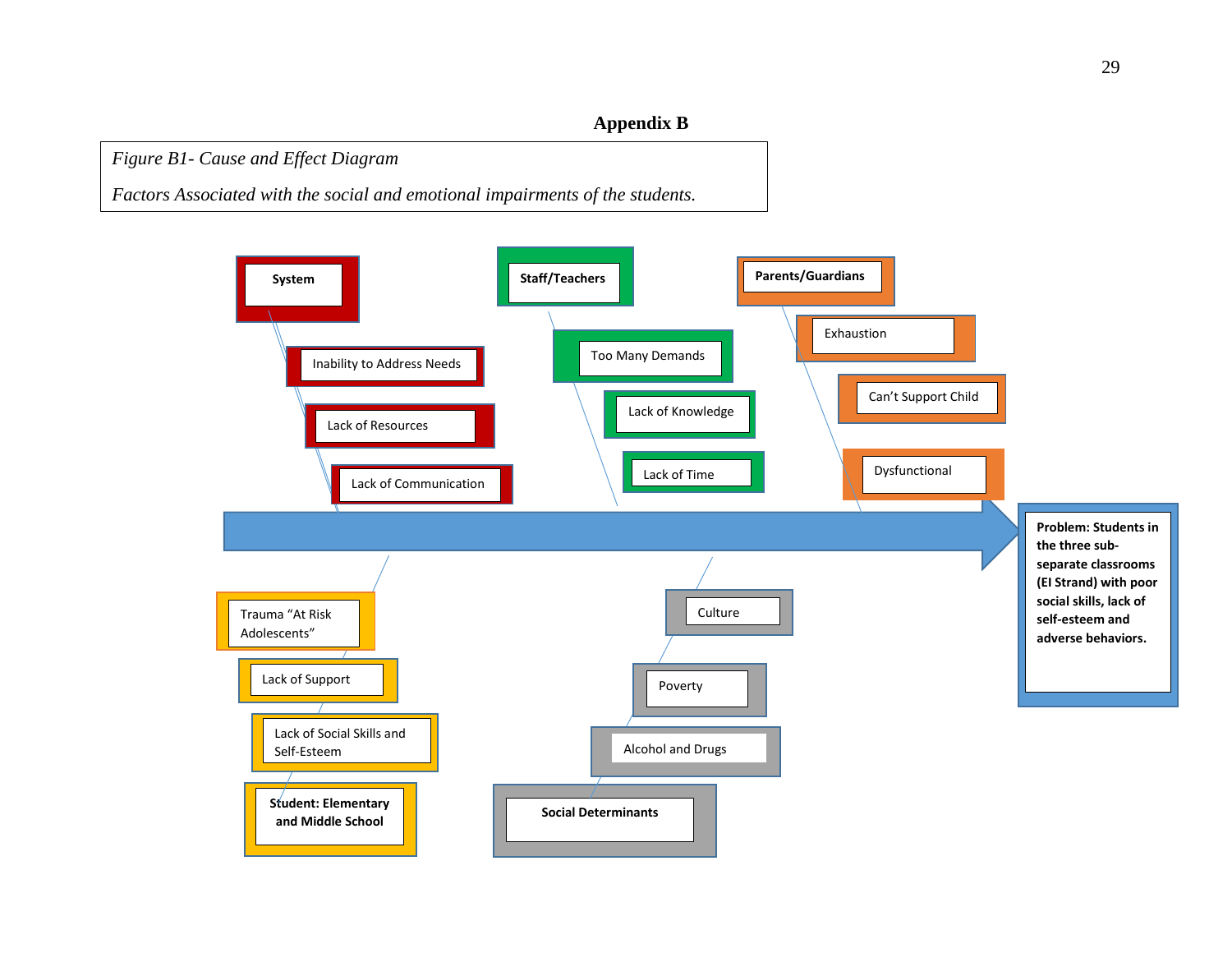## **Appendix C**

*Figure C1- Logic Model: Students in a sub-separate classroom for social and emotional impairments an urban elementary and middle school setting with adverse behaviors and low self-esteem and social skills.*



**esteem. They are at higher risk for dropping out of school, being involved with the judicial system and experience with drugs and alcohol.**